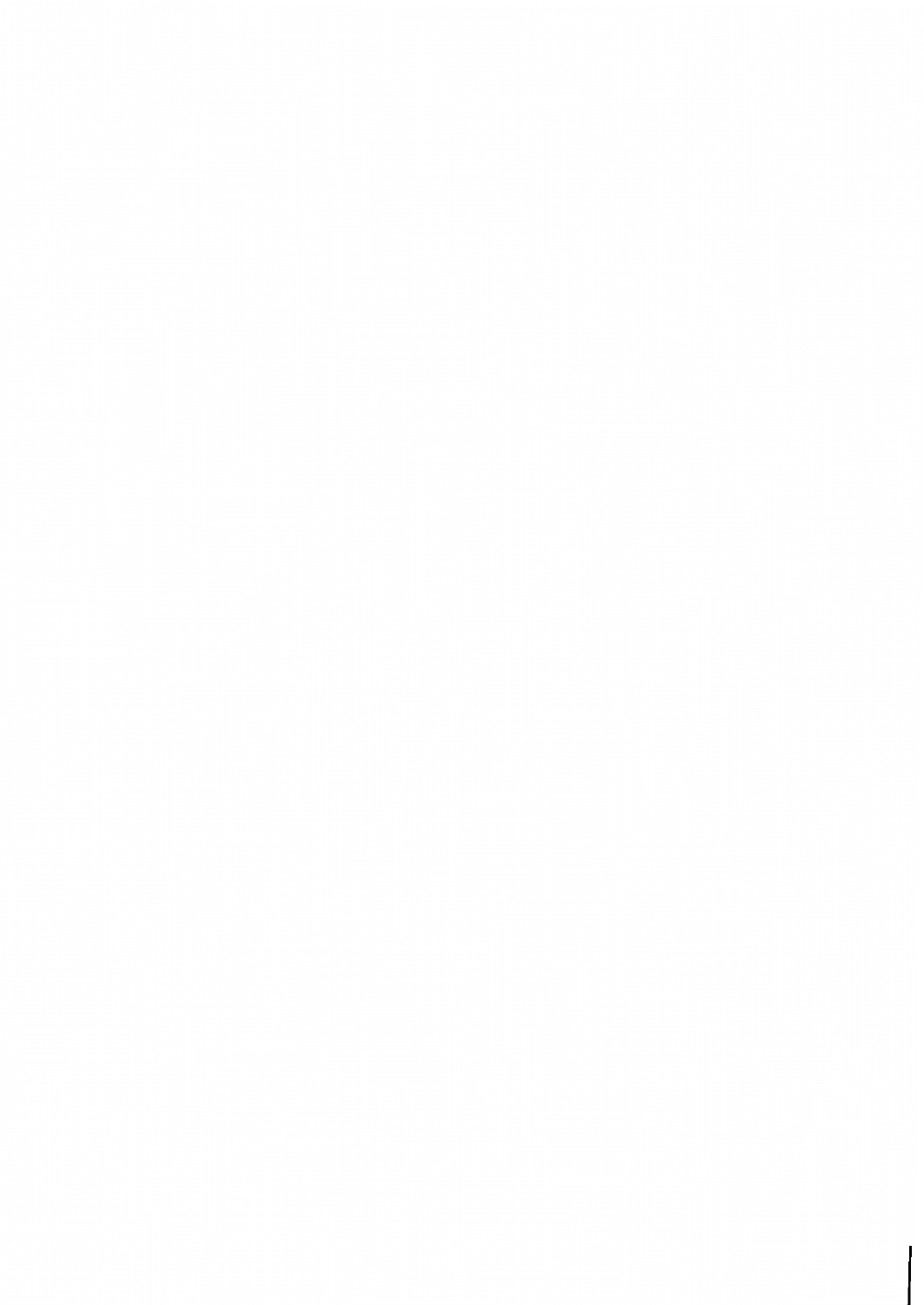#### ABSTRACT

This article deals with some methods for linear programming which generate a monotonically improving sequence of feasible solutions. Examples of such methods are the simplex method and the reduced gradient method. A larger class of such methods as well as their convergence has been discussed in a recent article by Kallio and Porteus.

We have implemented a version of such methods in the SESAME system developed by Orchard-Hays. This version resembles the reduced gradient method except that only a subset of nonbasic variables to be changed is considered at each iteration. We shall try out several modifications of this basic version. These modifications are concerned with the choice of an initial basis and an initial solution, with strategies for finding a feasible solution, as well as with strategies for determining the direction of change for a feasible solution at each iteration.

We have experimented with moderate sized nonstructured as well as dynamic problems. Compared with the simplex method, the overall performance of such methods is about equal in the case of linear programs with no particular structure. For dynamic **LP** we have obtained some encouraging results. Although we have been able to experiment with only a few problems, so far it seems that using specially defined starting basis and initial nonbasic

 $-iii$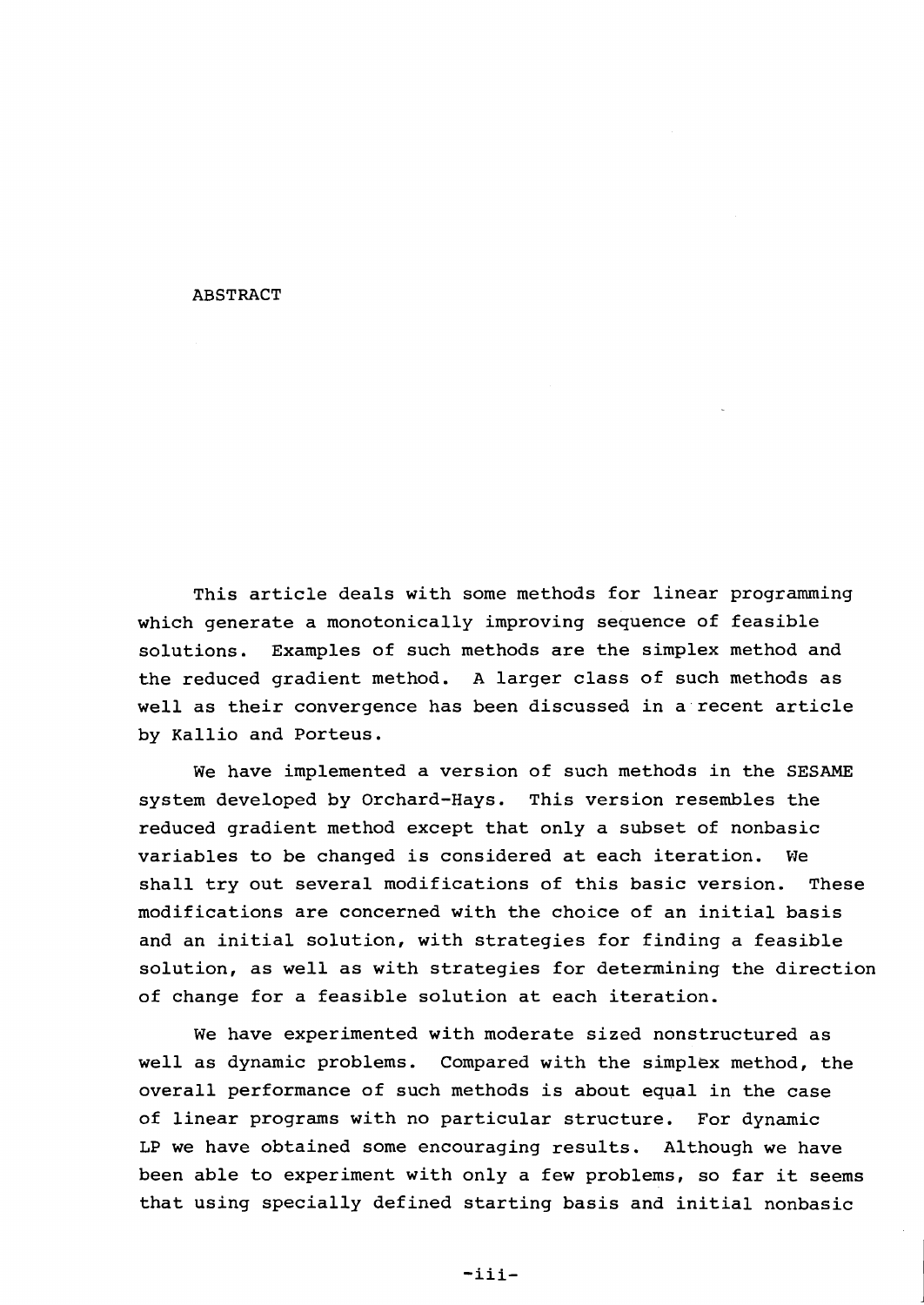solution allow a reduction by a factor of eight in the computing time of the reduced gradient method. This starting basis is chosen so that its columns are likely to appear also in an optimal basis. For the initial solution, available information, such as current level of activities in real life, may be employed. Of course, our starting basis for dynamic LP may be used also in the simplex method, and, indeed this results in a considerable improvement of efficiency.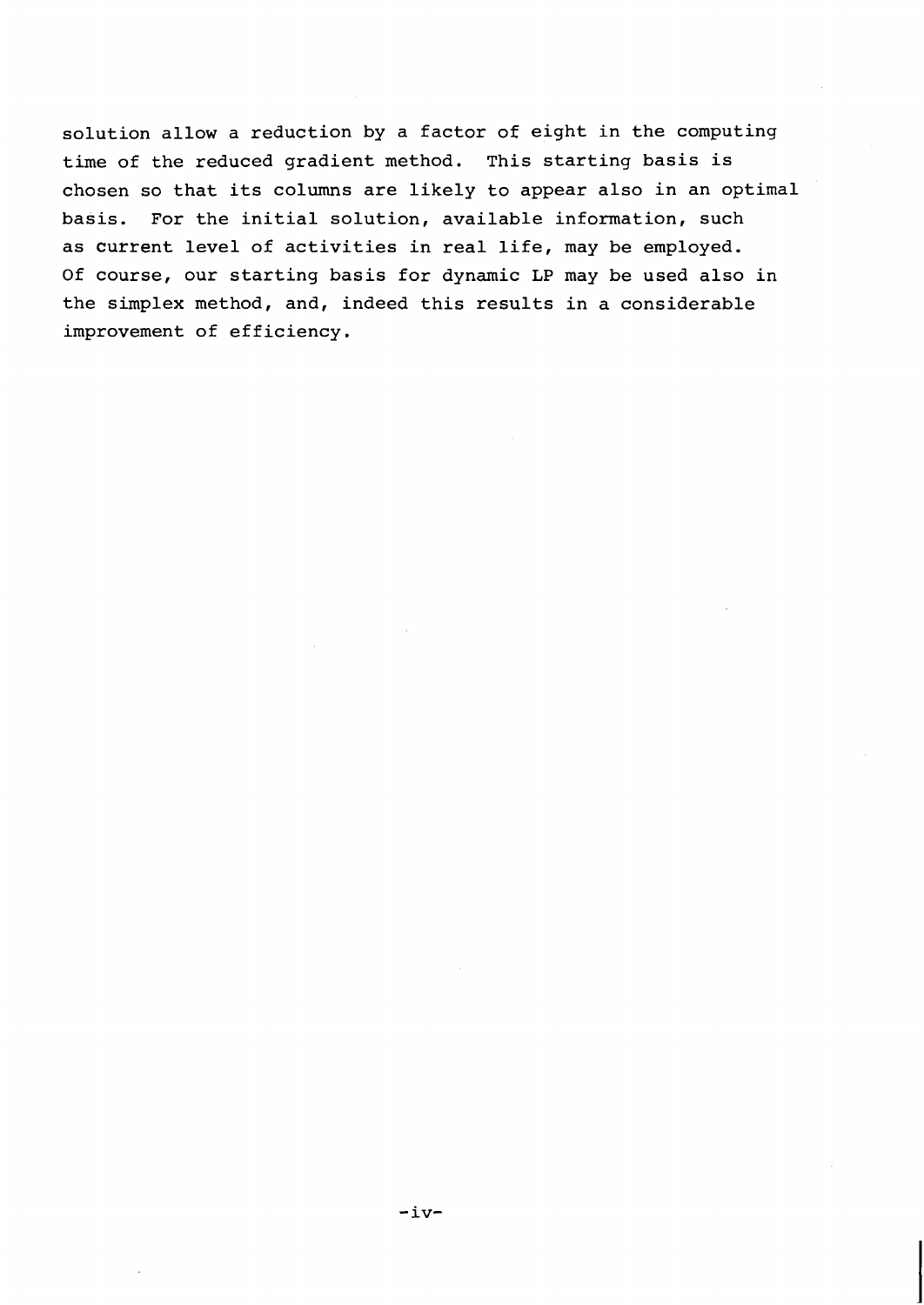### EXPERIMENTS WITH THE REDUCED GRADIENT METHOD FOR LINEAR PROGRAMMING

M. Kallio and W. Orchard-Hays

#### 1. Introduction

Consider the linear program (LP):

find  $x \in R^{n}$  to

- (LP1) maximize cx
- $(LP2)$  subject to  $Ax = b$
- (LP3)  $0 \leq x \leq u$ ,

where c,  $u \in R^{n}$ ,  $b \in R^{m}$ , and  $A \in R^{m \times n}$  is of full row rank. For solving (LP) we shall consider methods, which can be characerized as follows: Like the simplex method [I], these methods move from one feasible solution to another at each iteration, thereby improving the objective function. Each feasible solution is also associated with a basis. However, this feasible solution need not be an extreme point and the basic solution corresponding to the associated basis need not be feasible. Nevertheless, as shown in [2], an optimal solution, if one exists, can be found in a finite number of iteration (under nondegeneracy).

 $-1-$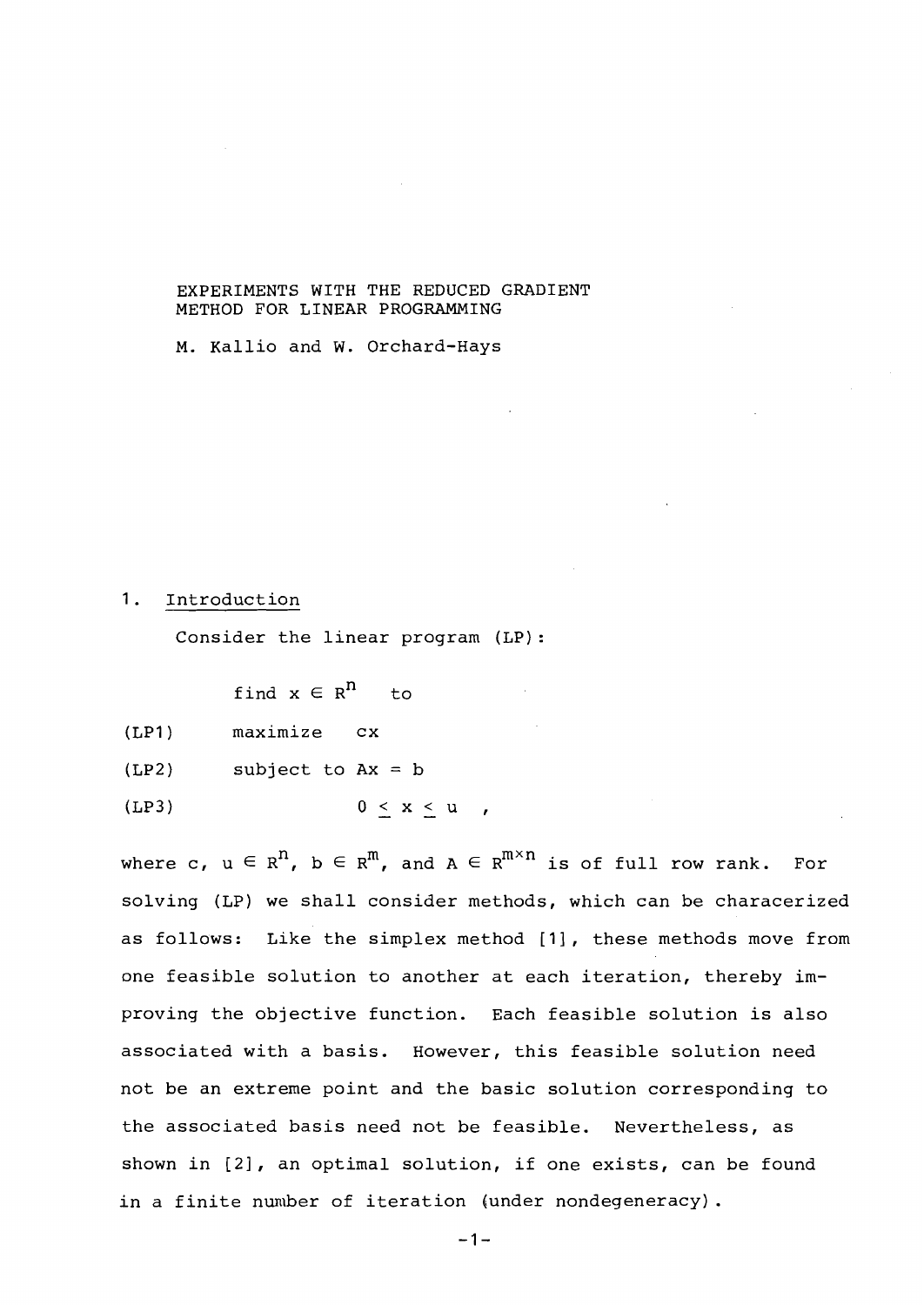In the following, we shall first review this class of methods as presented in [2]. Thereafter, we discuss an implementation of such methods in the SESAME system, an interactive mathematical programming system developed by Orchard-Hays [4] and written in assembler language for IBM 370 under VM/CMS. In the last two sections we shall report experiments which we carried out both for nonstructured and for dynamic linear programs (LP).

#### 2. The Class of Methods

We shall now review the methods in consideration as presented in [2]. We call x a system solution if it satisfies (LP2), a homogeneous solution if it satisfies  $Ax = 0$ , and a feasible solution if. it satisfies (LP2) and (LP3). If x is feasible and z is a homogeneous solution, then  $x + \theta z$  is feasible as long as it is nonnegative, for all  $\theta \in \mathbb{R}$ . As  $\theta$  increases, the objective function increases if and only if  $cz > 0$ . The simplex method chooses as z one of the homogeneous solutions corresponding to increasing the value of a nonbasic variable such that cz, the reduced cost, is positive. The methods considered here may choose as **z**  a linear combination of such vectors, rather than just one. In particular, the direction may be chosen according to the reduced gradient method (e.g. [7]). As in the simplex method, a new feasible solution is found by increasing  $\theta$  (and the objective function)as much as possible without losing feasibility.

### The Admissible Directions

Before stating the method, we shall discuss how an admissible direction is constructed. Let **B** denote the set of basic indices (indices for basic variables), and let  $\alpha$  and  $\gamma$  be sets of variables

 $-2-$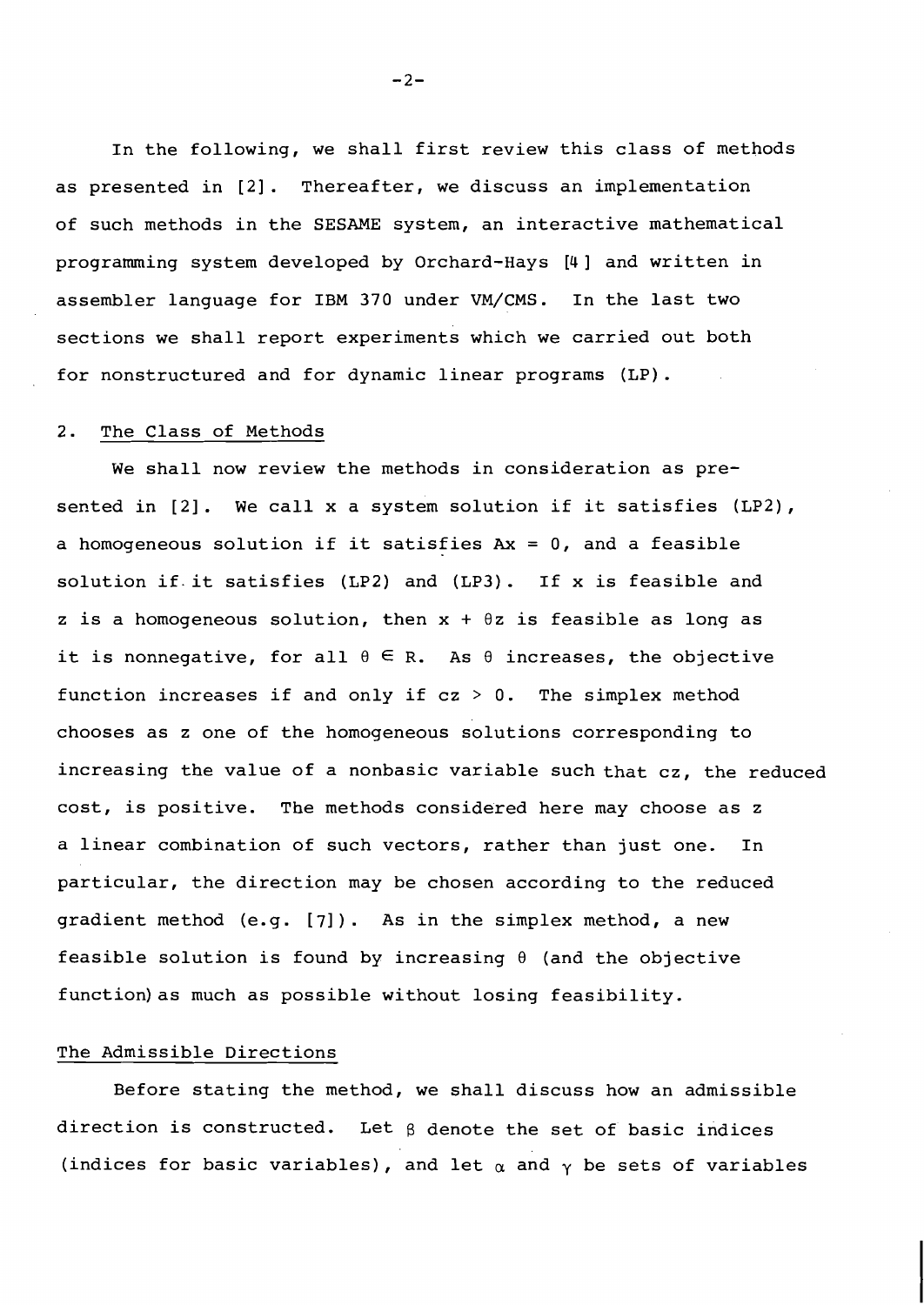at their lower and upper bounds at x, respectively; i.e.

$$
\alpha = \alpha(x) = \{i \mid x_{i} = 0\} \text{ and}
$$
  

$$
\gamma = \gamma(x) = \{i \mid x_{i} = u_{i}\}.
$$
 (1)

In the simplex method, all nonbasic variables would be in  $\alpha \cup \gamma$ , but this is not necessarily the case here. For convenience, assume that the variables have been ordered so that  $\beta = \{1, 2, ..., m\}$ . Let B be the corresponding basis matrix, and let  $a^j$  denote the j<sup>th</sup> column of A. For each nonbasic variable  $\vec{p} \in \vec{\beta}$  (the complement of 8) define a column vector  $z^j \in R^n$  componentwise as follows:

$$
z_{i}^{j} = \begin{cases} -(B^{-1}a^{j})_{i} & \text{if } i \in \beta \\ 1 & \text{if } i \in \overline{\beta} \text{ and } i = j \\ 0 & \text{otherwise} \end{cases}
$$
 (2)

Clearly,  $z^j$  is a homogeneous solution, since  $Az^j = B (-B^{-1}a^j) + a^j = 0$ . As mentioned before,  $z^j$  serves as the direction of change in the simplex method, when changing the value of a nonbasic variable **j.**  For the methods considered here, linear combinations of such vectors serve as such directions z; i.e., if  $z = z(z^{\dot{J}})$  is the  $n \times (n-m)$ matrix having vectors z<sup>j</sup> as its columns and w is an (n-m)-vector of weights, then

$$
z = 2w \qquad (3)
$$

We shall index the components of w by nonbasic variables rather than the first  $n - m$  integers. Thus, reference to  $w_i$  always carries the convention that  $j \in \overline{\beta}$ . Taking (2) into account, the components  $w_{i}$  indicate the direction of change in the space of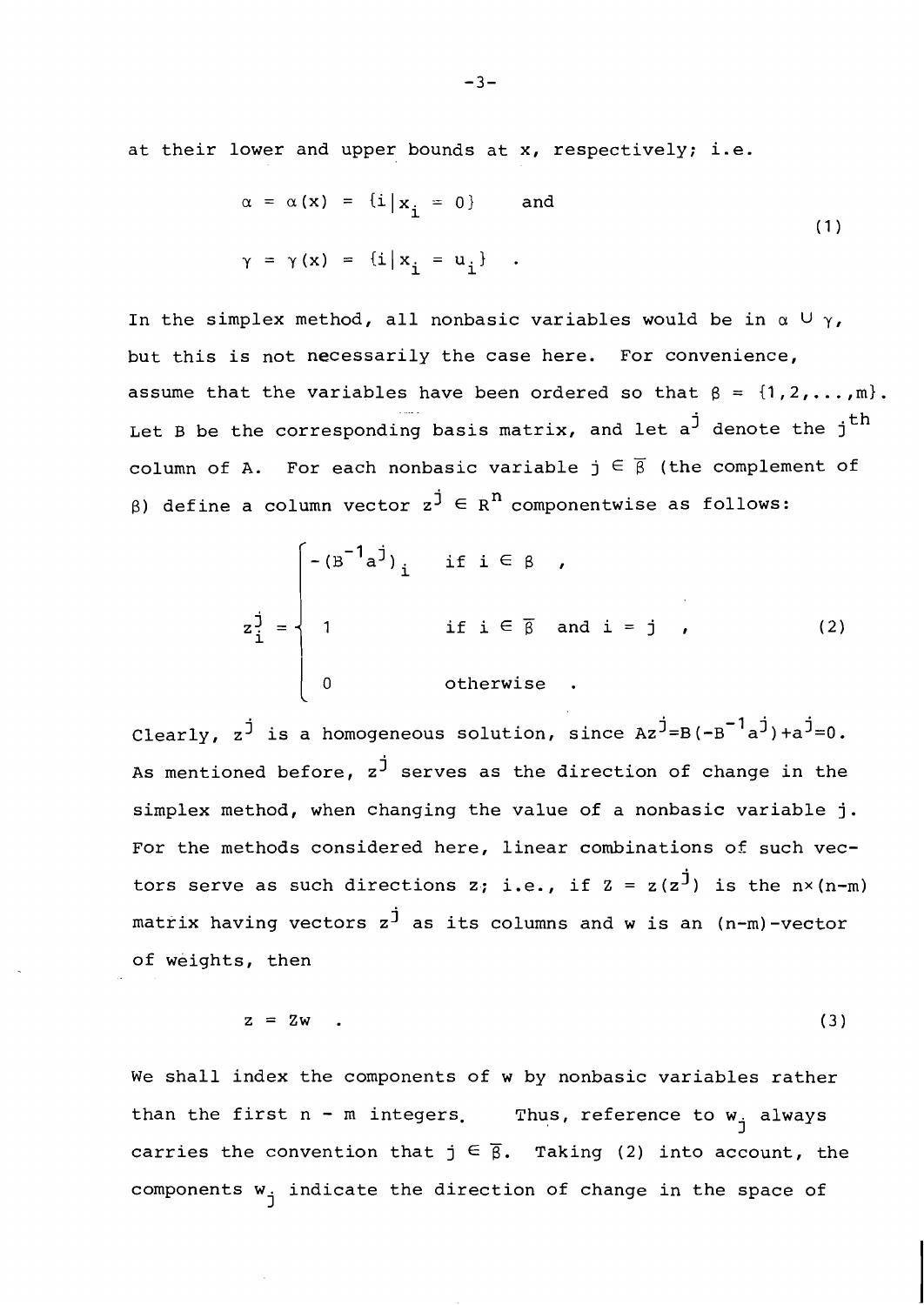nonbasic variables while z is the direction in the space  $R<sup>n</sup>$  of all variables.

In general, certain conditions are to be met by an admissible direction in order for the method to converge: (i)For the direction to be feasible, we require (for a nonbasic variable j currently at its bound) that  $w_i \ge 0$  for  $j \in \alpha$  and  $w_i \le 0$  for  $i_j \in \gamma$ . (ii) In order to improve the objective function, we must have  $czw > 0$ . (iii)Finally, in order to prevent zig-zagging, we require that  $cz^jw_j > 0$  if  $w_j \neq 0$ . If no  $w \in R^{n-m}$  satisfies conditions (i) - (iii), then the current solution is optimal for **(LP)** . (For a proof, see reference **[21** .)

In the simplex method, an admissible direction w is a unit vector for which cZw is positive or negative depending on whether the particular nonbasic variable is currently on its lower or upper bound. For the reduced gradient method, w is given by

$$
w_{j} = \begin{cases} 0 & \text{if } j \in \alpha, \text{ and } cz^{j} < 0, \text{ or} \\ & j \in \gamma, \text{ and } cz^{j} > 0, \\ cz^{j} & \text{otherwise}. \end{cases}
$$
 (4)

That is, nonbasic variables are adjusted in proportion to their reduced costs unless they are currently at a bound and a feasible movement off from the bound will not increase the objective function.

## The Basis Change

Initially, any basis can be chosen independently of the initial solution. At an iteration, if a nonbasic variable moves to its bound, then we simply leave the basis unchanged. Otherwise, at least one basic variable reaches its l'ower or upper bound.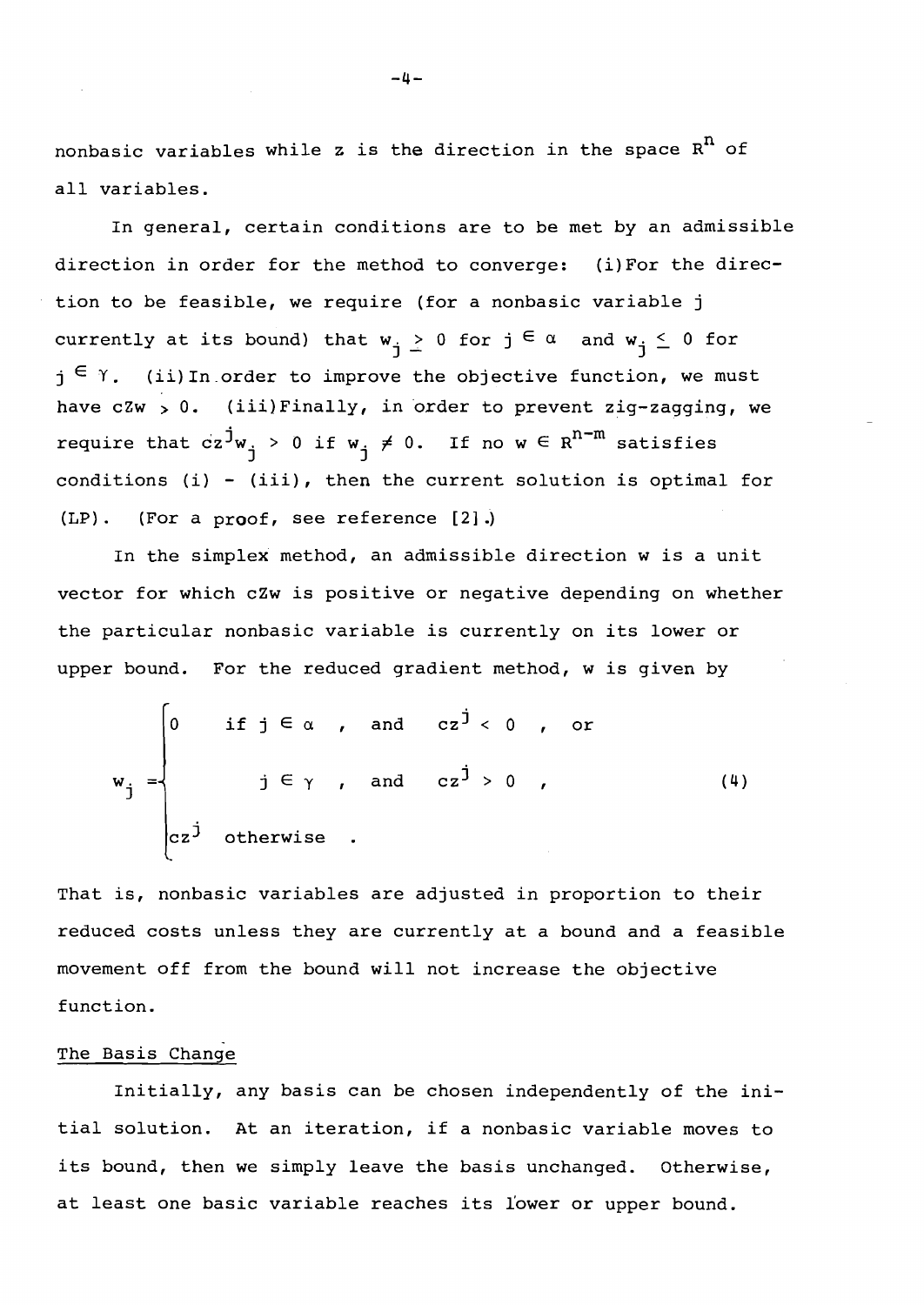We may arbitrarily<sup>1</sup> select one of these to be the leaving variable R. For the entering variable, there may be many candidates: any variable e is a candidate if it is currently off from its bounds (i.e.  $0 < x_{\alpha} < u_{\beta}$ ) and  $\beta' = \beta \cup \{e\} - \{\ell\}$  is a legitimate set of basic variables. It has been shown in [2], that if (LP) is nondegenerate, then such a variable e always exists. Implementation of the basis change rule will be dicussed in Section 3 in detail.

#### The Method

The steps of the methods in consideration can be stated as follows :

- **1'** Initialization: Specify an initial basis (set of basic variables  $\beta$ ), an initial feasible solution x and the corresponding sets  $\alpha = \alpha(x)$  and  $\gamma = \gamma(x)$ .
- 2' Specify direction: Determine a vector w of weights satisfying conditions (i) - (iii) above. If none exists, then stop (the current solution x is optimal).
- $3^{\circ}$  Determine step size: Let  $\overline{\theta}$  be the largest  $\theta$  for which  $x + \theta Zw$  is feasible. If  $\overline{\theta} = \infty$ , then stop ((LP) is unbounded) .
- $4^{\circ}$  Update: Replace x by x +  $\overline{\theta}$ Zw. Thereafter,
	- 4.1" if any of the nonbasic variables moved to its upper or lower bound, update  $\alpha$  and  $\gamma$ , and return to 2<sup>°</sup> (without a basis change);
		- 4.2° otherwise, update  $\alpha$  and  $\gamma$  , and pick any  $\ell \in \beta \cap (\alpha \cup \gamma)$

 $^{1}$ Actually, standard pivot selection rules are used.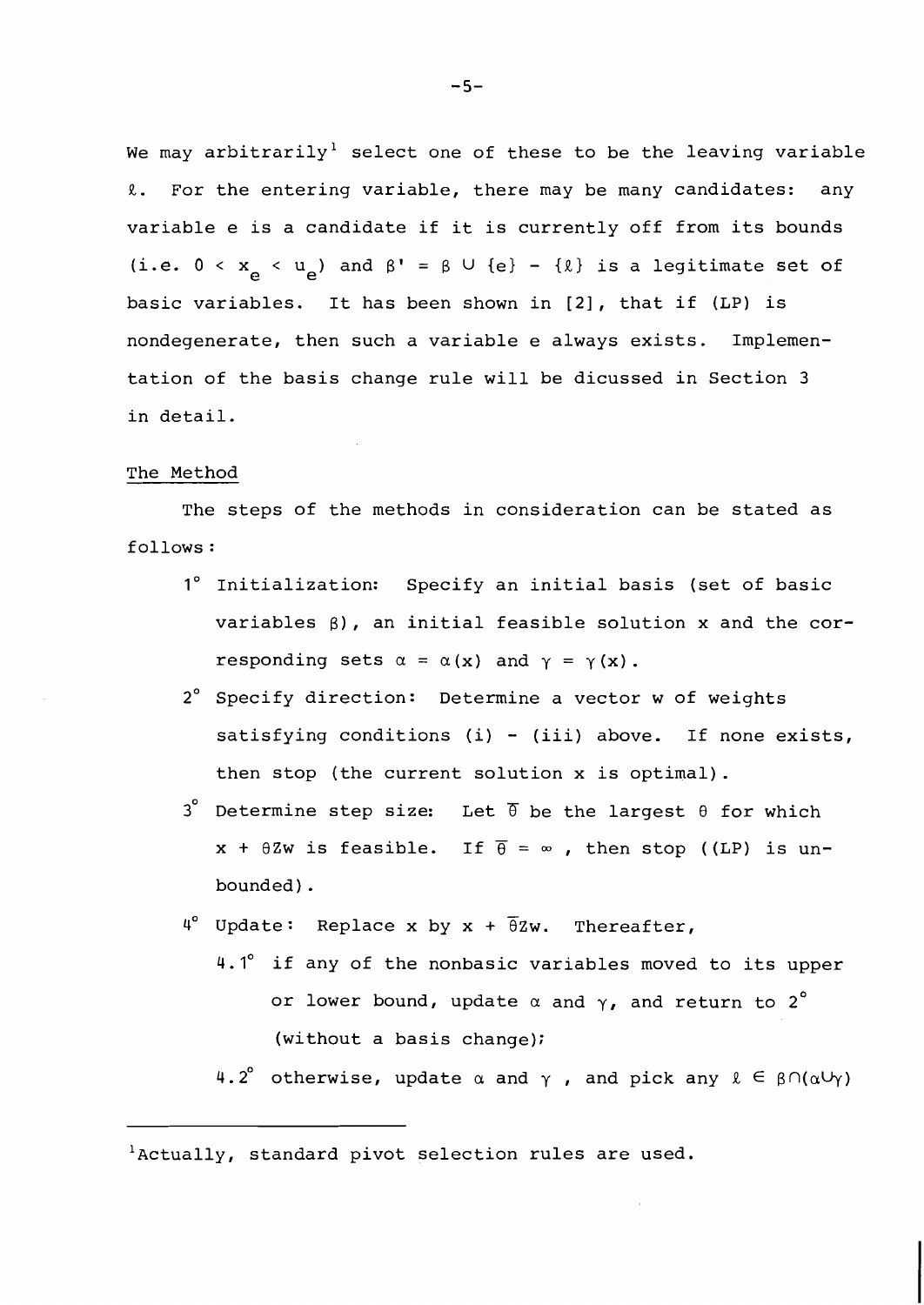(a basic variable on its bound) as leaving variable. Pick  $e \in \overline{\beta} \cap \overline{\alpha} \cap \overline{\gamma}$  (a nonbasic variable off from its bounds) such that  $\beta' = \beta \cup \{e\} - \{\ell\}$  is a legitimate set of basic variables. Replace  $\beta$  by  $\beta'$ and return to 2°.

# 3. Implementation: The Basic Version

The SESAME system was modified for adopting the features of the method described above. We shall describe an implementation which later will be referred to as the basic version. In subsequent sections we report computational experience with the basic version as well as with several of its modifications.

Shortly stated, the basic version is just the reduced gradient method modified so that only a certain subset of nonbasic variables is considered for changing at each iteration. We shall first give a brief overview of the SESAME system. Thereafter, following the steps listed for the method in Section 2, we shall discuss details of our implementation. Such a discussion ought to be useful when we consider alternative implementations for these particular steps in subsequent sections.

#### The SESAME System

The SESAME mathematical programming system is a large MPS with simplex algorithms and supporting procedures in traditional style. Its grandparentage is partly IBM's MPS/360 (the secondgeneration antecedent of MPSX/370) and its parentage partly Management Science System's (now Ketron) MPS-I11 *[5].* In other words, with respect to algorithms, it is on the main branch of development of large commercial MPS's. SESAME includes an

 $-6-$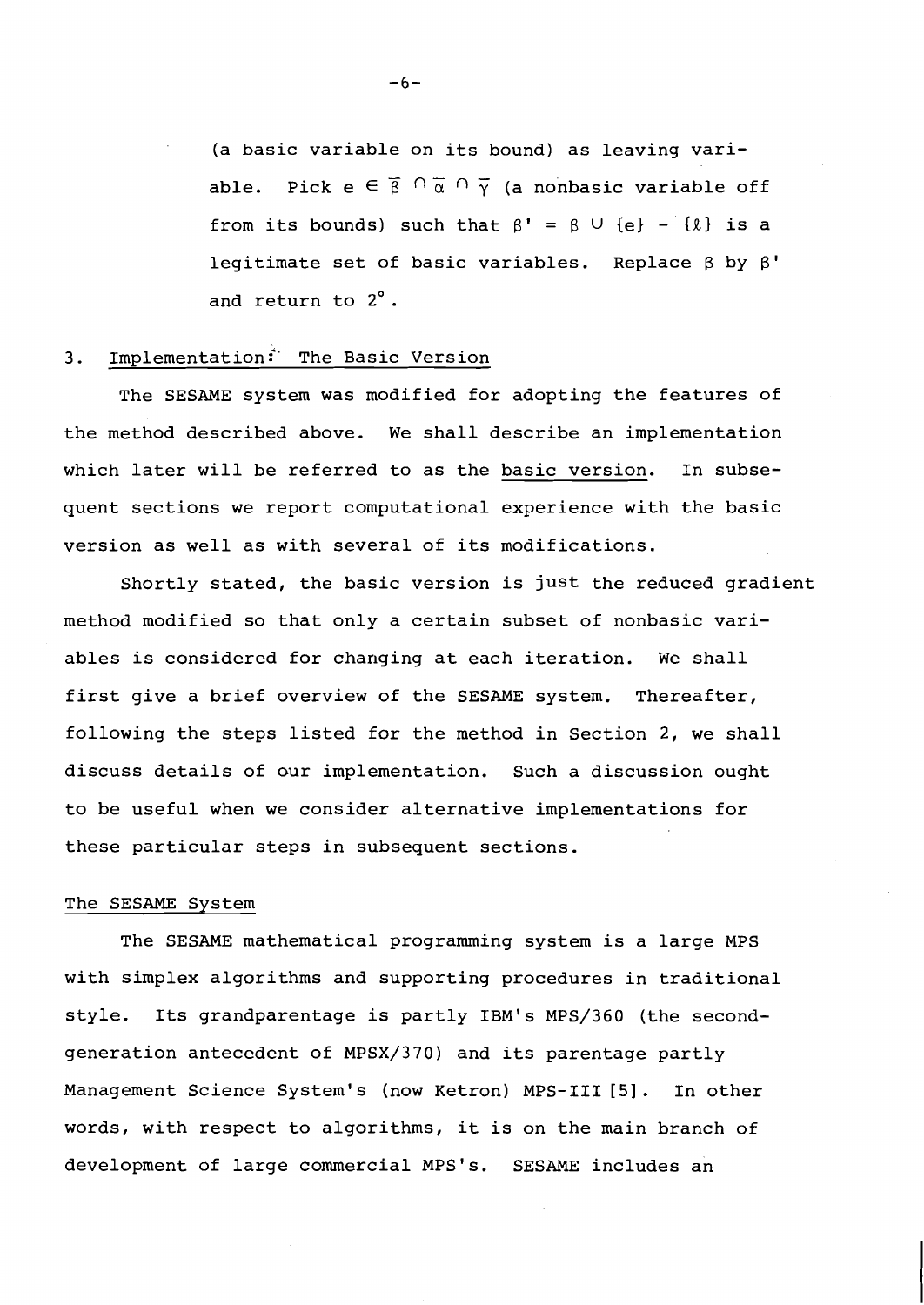elaborate data management extension, called DATAMAT, which has very similar external (but not internal) specifications to MPS-111's DATAFORM. Both these extensions are the outgrowth of several lines of development going back as far as 1959 [3].

In most other attributes, however, SESAME is unique. This is particularly true in two respects. First, it was developed at the National Bureau of Economic Research's Computing Research Center (now part of MIT), not as a commercial product but to be available as both a production and research tool to universities, research centers and other nonprofit organizations. Of perhaps more importance here, it was designed from the beginning for use only on an interactive host, namely an IBM/370 operating under VM/CMS. While this restricts its portability, specialization to one type of computer enhances efficiency as with all other large MPS's. Availability has been made broad through its access on standard networks. Both SESAME and, particularly, DATAMAT have been enhanced and extended at IIASA, utilizing the IBM 370/168 at the CNUCE center in Pisa, Italy, via remote terminals and high-speed file transmission facilities. Indeed, the entire development of SESAME since 1972 has been done remotely. At no time did the development team have "hands-on" access to the computer on which the work was being done.

SESAME is controlled by the user through and only through a remote terminal. There is no such thing as "submitting a job." In fact, however, the user creates standard sequences of instructions--at various levels--in the form of files which are then invoked by a command at the terminal. The creation, modification and invocation of these "run" and "program" files are all done

 $-7-$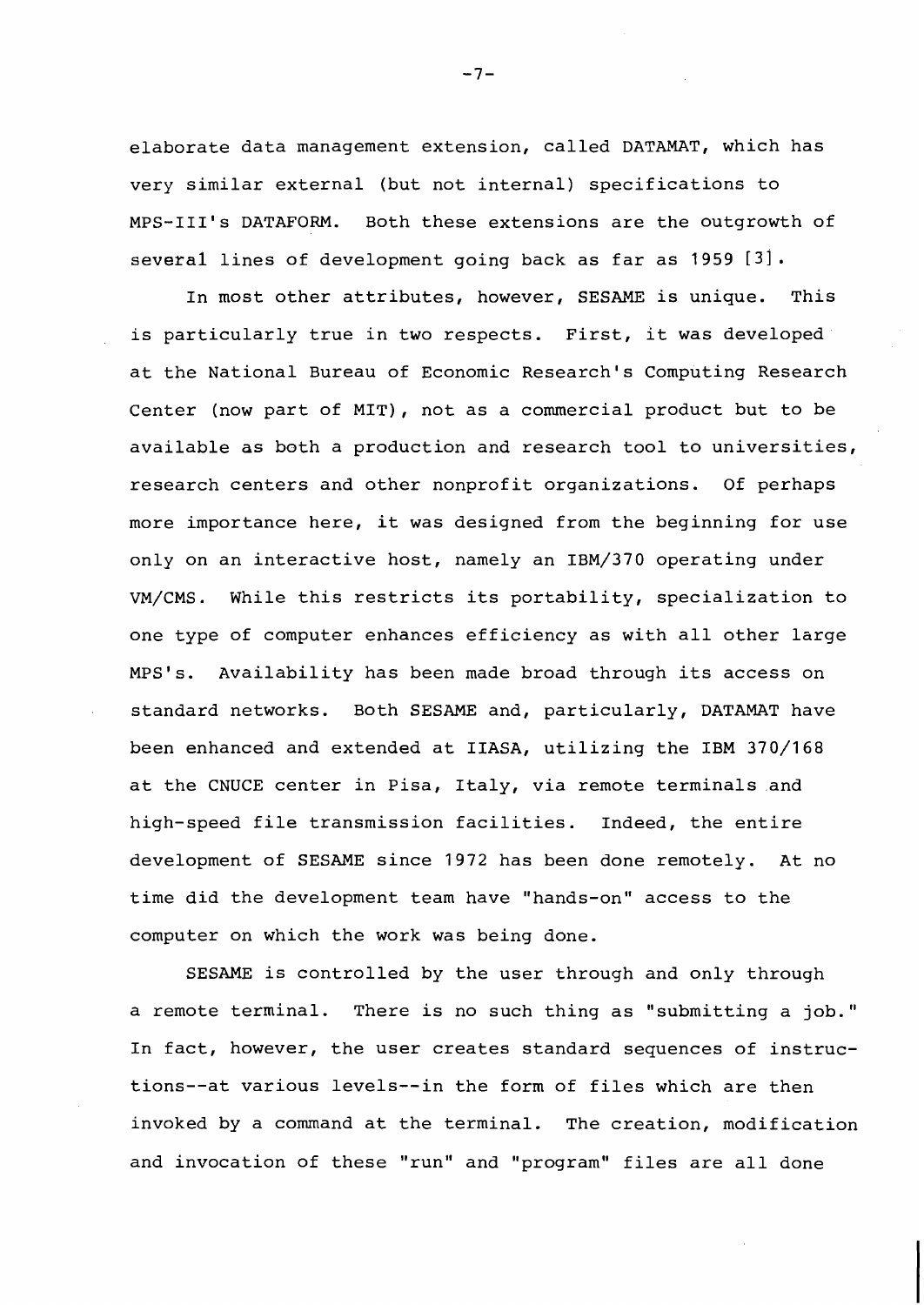interactively as well as ad hoc use of various system facilities. The whole arrangement is very versatile and system modifications and extensions are carried out in the same style (but restricted to knowledgable professionals). A number of difficult models have been handled at IIASA which would have been virtually impossible with batch methods.

The main simplex algorithm in SESAME combines the primal, dual, generalized upper bounding (GUB) and separable programming all in one procedure. It also includes bounds and ranges of all types, multiple and partial pricing, and a number of algorithm control switches. (Multiple pricing and suboptimization is permanently limited to seven columns, which becomes important below). Both standard MPS input and MPS-I11 extensions as well as another better but little-used format are accepted. Most models, however, are created with DATAMAT which enfiles them directly without an intermediate card-image form. Standard output of the various usual kinds is provided and, additionally, LP results may be enfiled directly for subsequent use with DATAMAT functioning as a report generator or master algorithm control. The system includes a number of other features which are of no particular pertinence here.

#### Initialization of the Method

We shall now turn our discussion to the implementation of our basic version of the reduced gradient method in the SESAME system. For the basic version, either an all logical starting basis (i.e. a basis consisting of slacks and artificials only) can be constructed or an advanced basis is loaded. The latter

 $-8-$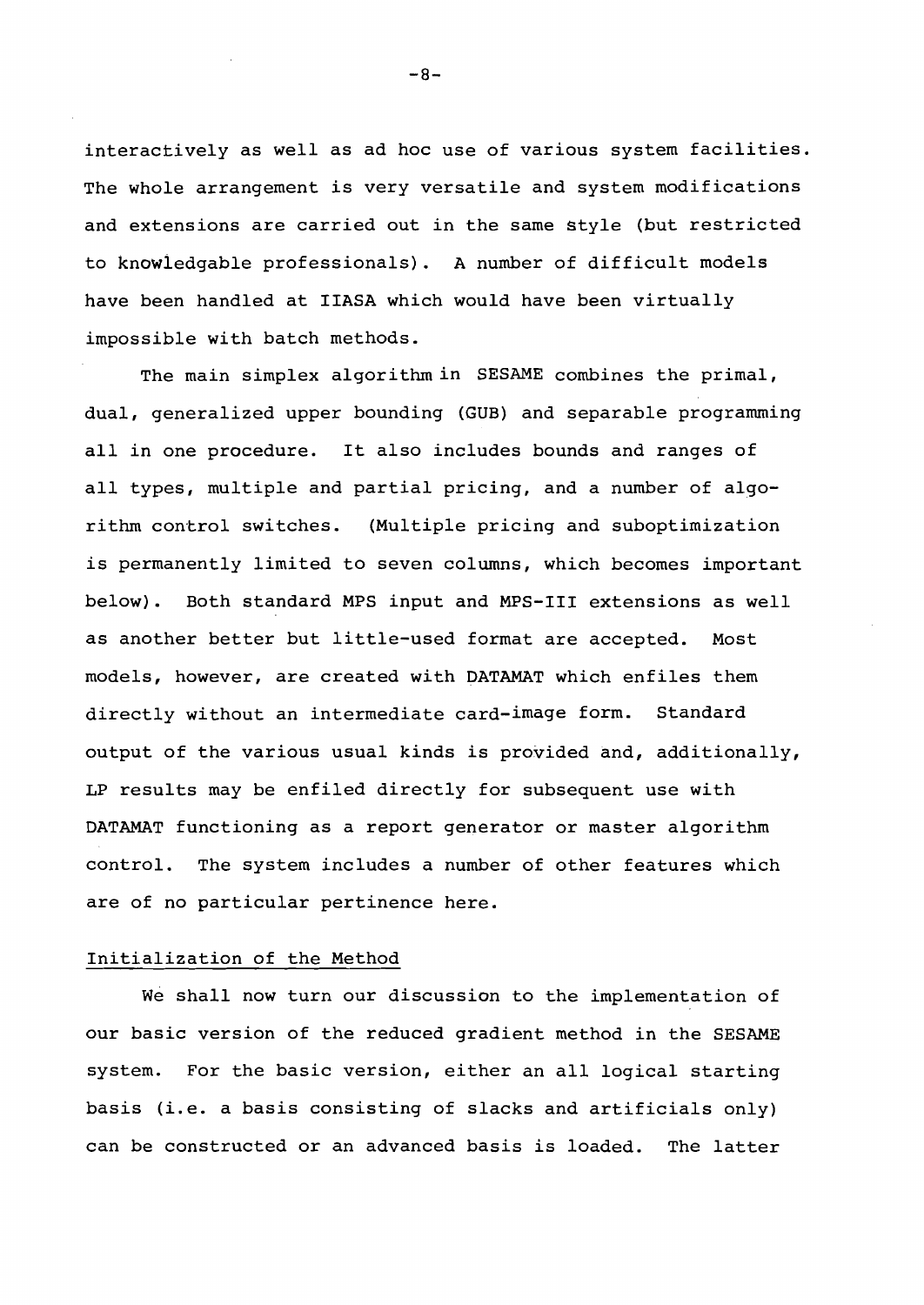alternative is available if a basis from previous runs has been saved or if such a basis has been generated by other means. However, no crash algorithm has been employed.

The initial solution of the basic version is the basic solution corresponding to the initial basis. If this solution is not feasible, we start Phase I in the usual way for minimizing the sum of infeasibilities. Thus in this case, the objective function coefficient is set to -1 for all variables above their upper bound (including artificial variable at a positive value), 1 for all negative variables and to **0** in other cases.

#### Specifying Direction

At each iteration we consider at most  $k = 7$  nonbasic variables to be changed simultaneously. In the following, this set is called the k-set. The maximum number of elements in the k-set was due to an implementation similar to one employed for a multiple pricing procedure in the **SESAME** system. In such a case, the alpha columns (the columns  $a^j$  premultiplied by the basis inverse) for nonbasic variables j to be moved are stored explicitly, and core limitation soon becomes prohibitive for larger k.

While choosing the k-set we cycle the nonbasic variables similarly to what is normally done in an implementation for the simplex method. We need to find, if possible, a set of t (standard value of  $t = 12$ ) nonbasic variables, called the  $t-set$ , for which formula (4) of the reduced gradient method yields a nonzero weight  $w_i$ . Among the t-set we choose, when possible, k variables with the largest weights in absolute value. The optimum for (LP) has been obtained if the t-set is empty.

 $-9-$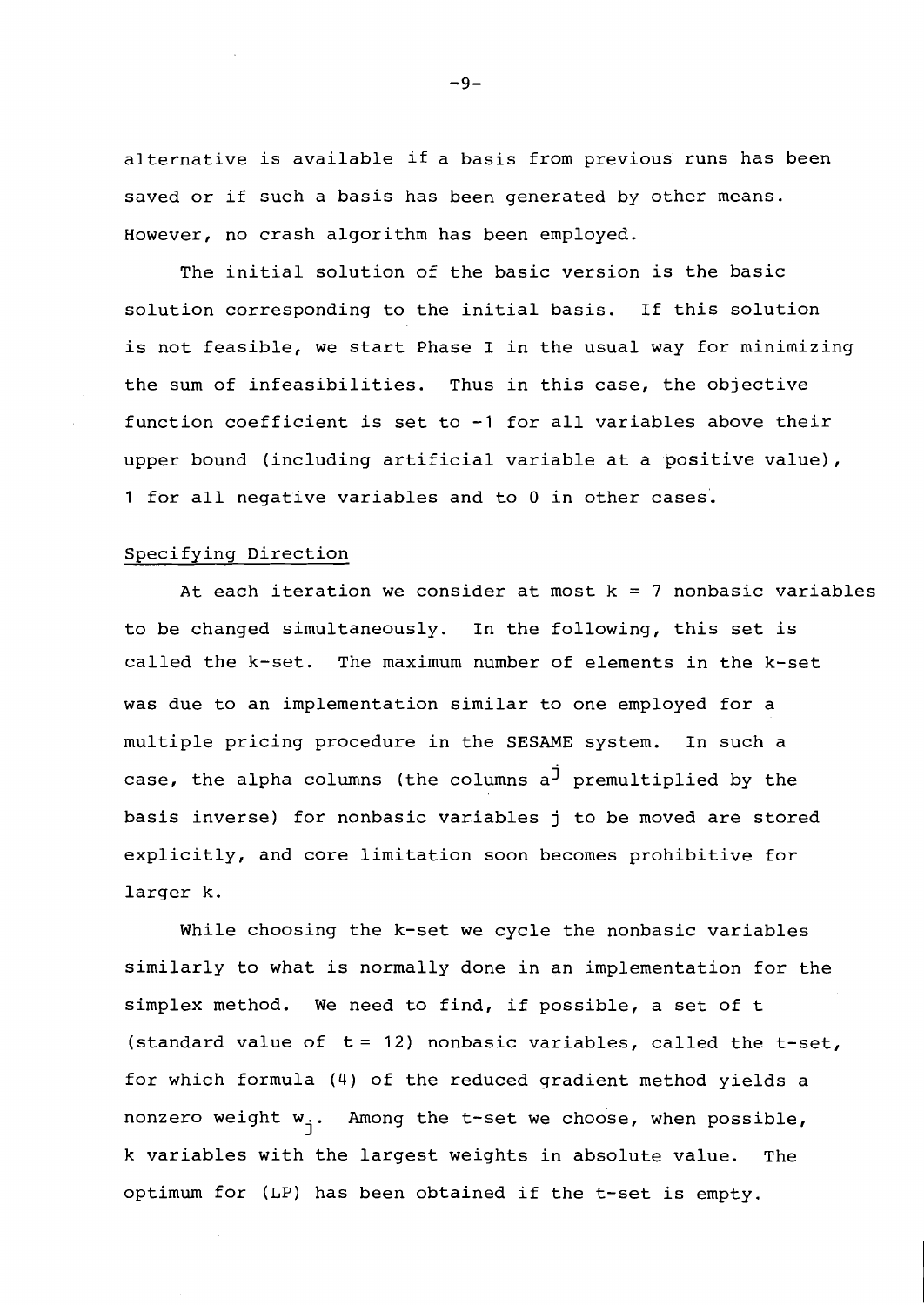After choosing in this way the k-set from the set of all nonbasic variables, we set the weights according to (4) and move in this direction. If a nonbasic variable (one or more) becomes binding, we redefine its weight according to (4). Otherwise, a basic variable **R** having moved to its bound is replaced by a variable e of the k-set. Thereby the size of the k-set is reduced by one element. We repeat such iterations until either the k-set becomes empty or the weights for all variables in the k-set are equal to zero. Thereafter, a new k-set (of at most 7 variables) is chosen among the nonbasic variables as described above.

#### Determining the step size

As indicated above, the alpha-columns for all nonbasic variables in the k-set are stored explicitly. When a new k-set is chosen, an FTRAN pass is needed to compute these alpha-columns. Otherwise, the existing alpha-columns are just updated in the usual way utilizing the alpha-column of the entering variable. Given the alpha-columns, a composite column is computed as a weighted sum of these vectors, the weights being those given by the direction w.

For Phase 11, the minimum ratio test is carried out using the composite vector as usual to determine the step size. For Phase I, however, there are several alternatives. The rule adopted in our basic version is to move as far as (i) a currently feasible variable reaches its bound, or (ii) an infeasible variable, moving towards feasibility, reaches its farthest finite bound, whichever occurs first.

 $-10-$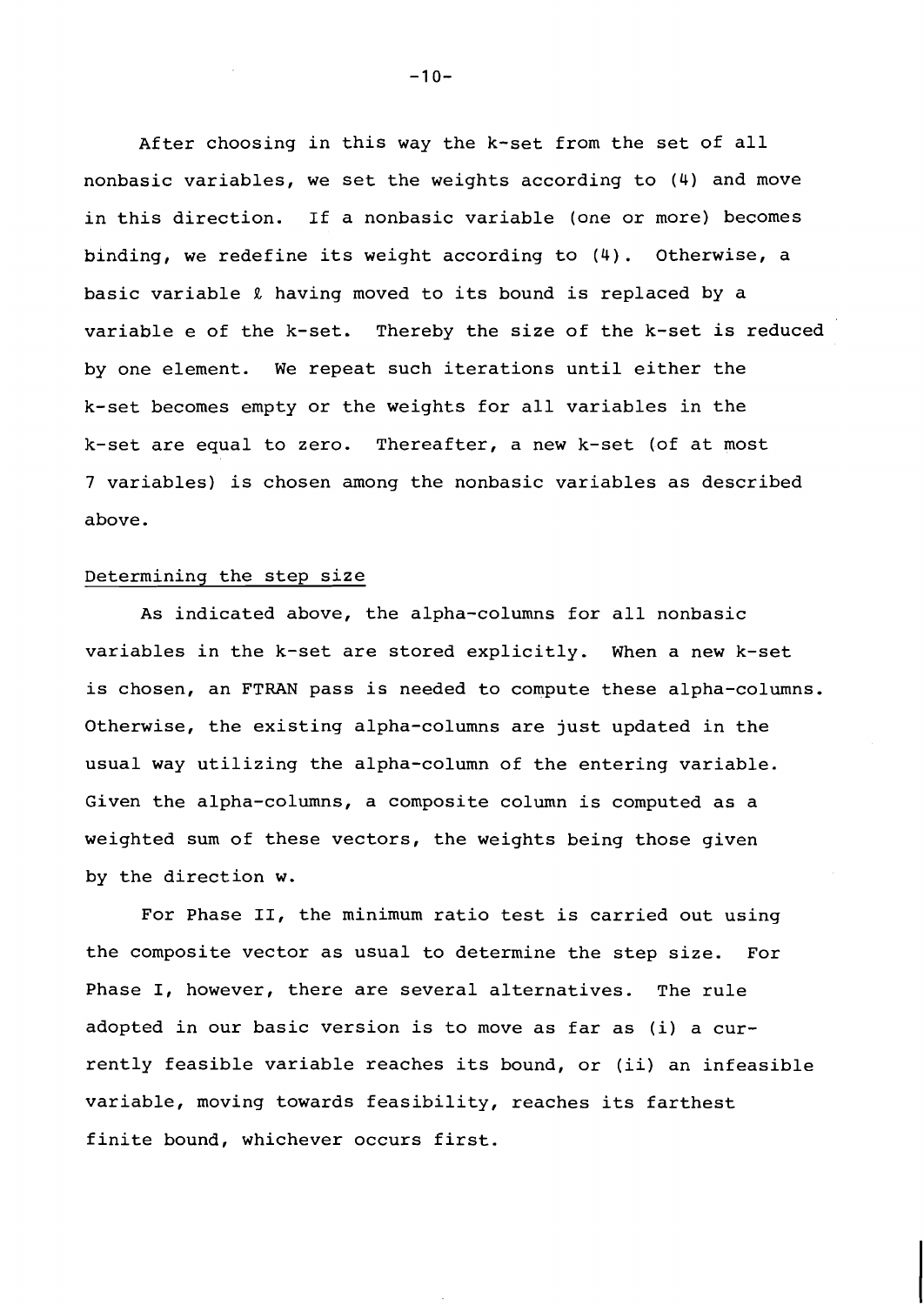### Updating the basis inverse

The basis inverse is stored in a product form and, given a leaving and an entering variable, updated exactly as in the simplex algorithm of the SESAME system. In our case, however, there is some freedom in choosing the entering variable. As shown by the following result,we may exclude from consideration all nonbasic variables which are not in the k-set.

Lemma. Let  $\ell \in \beta$  be a basic variable becoming binding at the current iteration. Then there exists in the current k-set a variable e such that  $\beta' = \beta \cup \{e\} - \{\ell\}$  is a legitimate set of basic variables, and such that the updated price vector corresponding to  $\beta'$  is (dual) feasible for column  $\ell$ .

Proof: Let  $d_i$  be the reduced cost and  $\alpha_{\ell}^j$  the element of the alphacolumn j in pivot row  $l$ , for each j in the k-set. If basic variable  $\ell$  is forced to its lower bound, then there must be a variable , j in the k-set for which either  $d_{\frac{1}{2}} > 0$  and  $\alpha_0^{\frac{1}{2}} > 0$  or  $d_{\frac{1}{2}} < 0$  and j  $\sim$  and  $u_{\ell}$   $\sim$  0 or  $u_{\ell}$  $\alpha_0^{\dot{j}}$  < 0. On the other hand, if  $\ell$  is forced to its upper bound, there exists variable j, for which either  $d_j > 0$  and  $\alpha_{\ell}^{J} < 0$  or  $d_i \leq 0$  and  $\alpha_{\ell}^{j} > 0$ . In each case one can readily check that the result follows.  $||$ 

Among all candidates e implied by this Lemma, we choose as the entering variable the one off bound with the largest pivot element. If this element is within the range of a pivot tolerance (standard threshhold is  $10^{-8}$ ) the variable with the largest pivot element among all columns suggested by our Lemma is chosen. If both fail, this can only be due to digital difficulties, and no provision has been implemented to avoid this, except the possibility to change the tolerance.

 $-11-$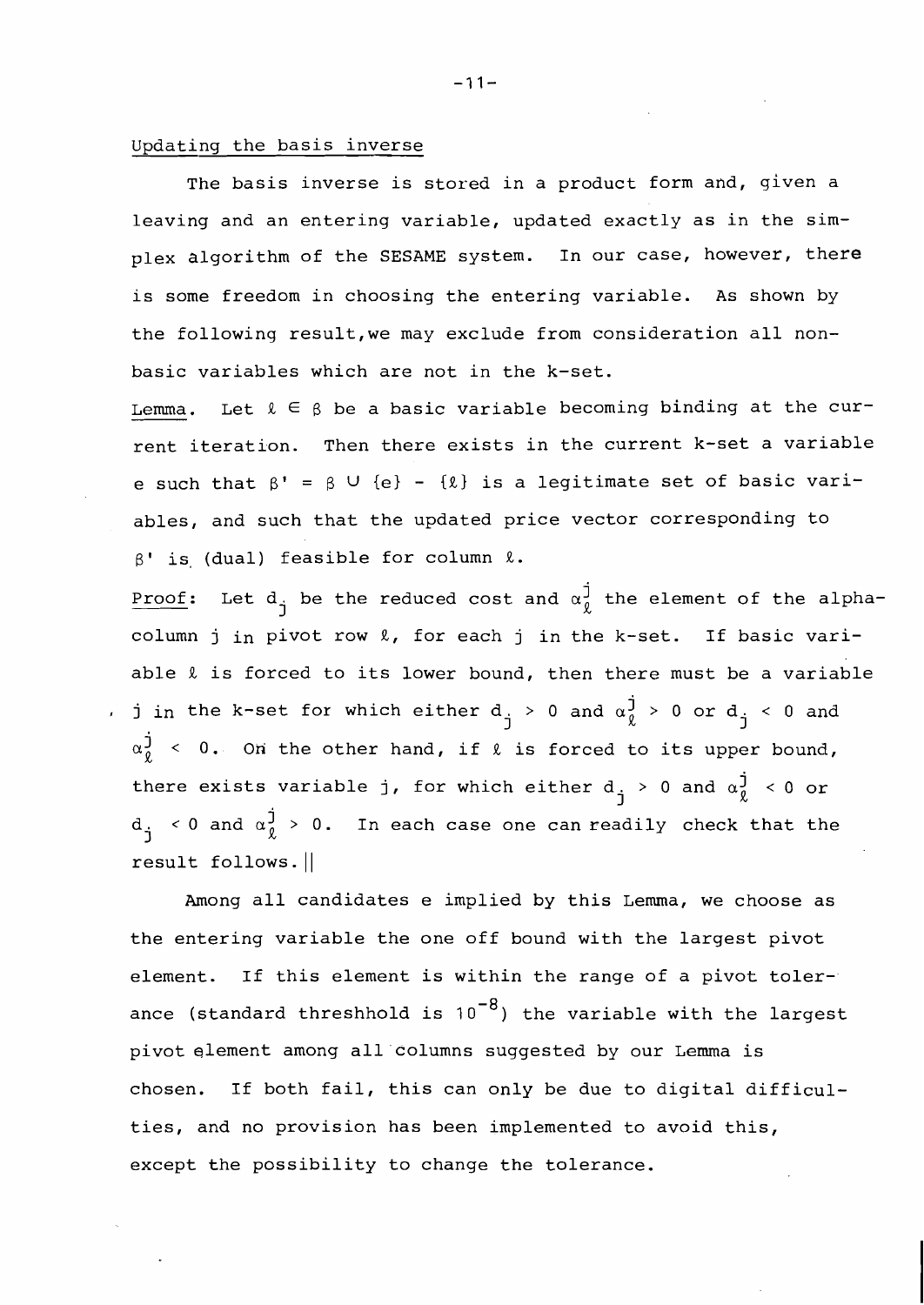### 4. Computational Experience: Nonstructured LP

### 4.1 Test Problems

The following test problems were considered: a tiny oil refinery model (A), agricultural planning models (B), (C) and (Dl, an energy supply model **(E),** and dynamic, forest sector models (F) and **(G).** Statistics concerning these test problems is given in Table 1 below. - --. - -

| Problem      | Rows | Columns | Density (%) |
|--------------|------|---------|-------------|
| $\mathbf{A}$ | 23   | 23      | 18.1        |
| $\, {\bf B}$ | 451  | 507     | 1.0         |
| $\mathbf C$  | 476  | 532     | 1.0         |
| D            | 152  | 218     | 6.1         |
| ${\bf E}$    | 50   | 165     | 12.1        |
| $\mathbf F$  | 521  | 612     | 0.6         |
| G            | 2321 | 3183    | 0.14        |

Table 1. Summary of test problems.

# 4.2 Results with the basic version

Table 2 below shows computational results of our basic version compared with the simplex method (as implemented in the SESAME system) .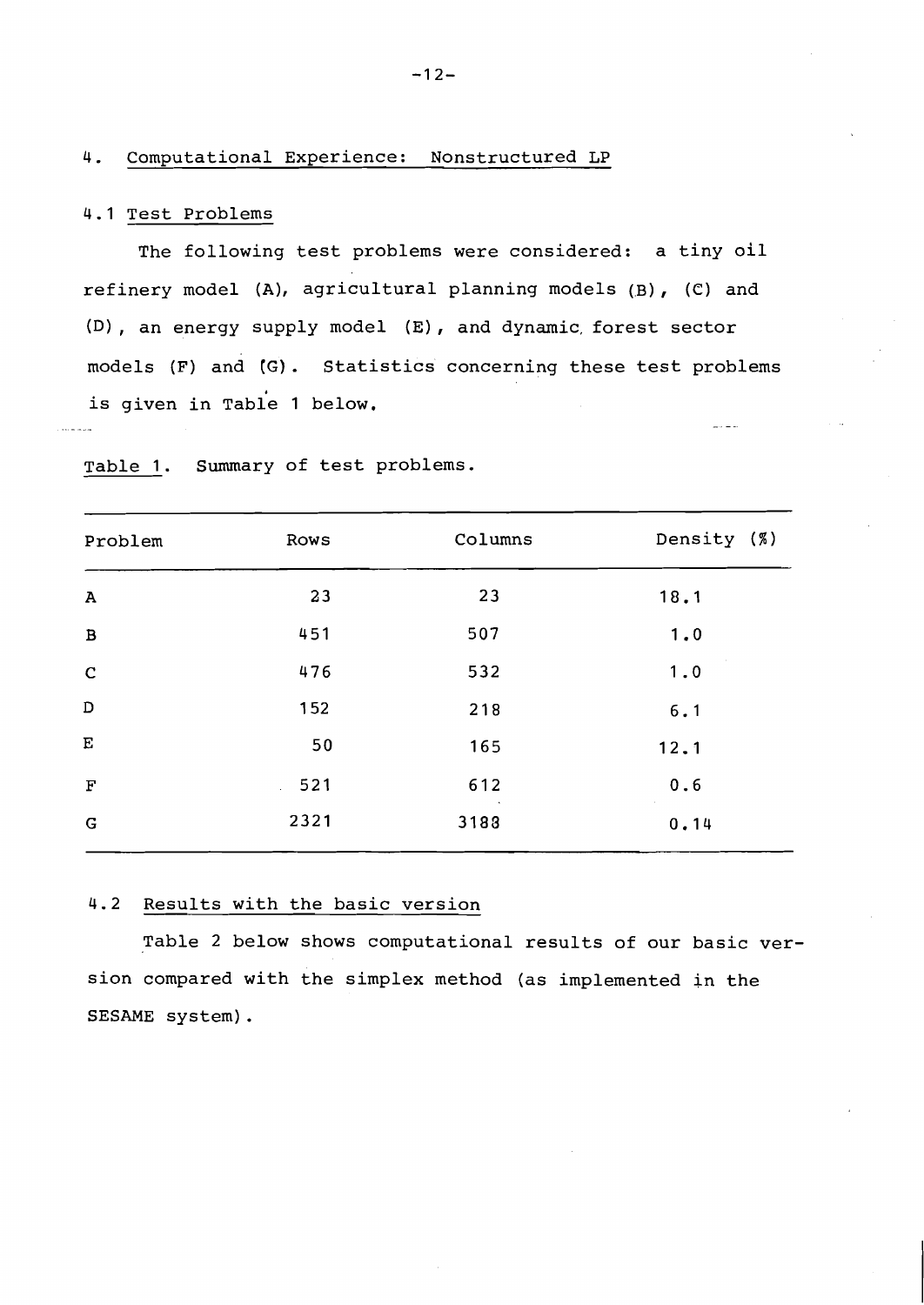Table 2. Experience with the basic version of the reduced gradient method compared with the simplex method of SESAME.  $\tilde{\mathcal{L}}$ 

|                                         |    | Reduced gradient method |                |     |     |         |
|-----------------------------------------|----|-------------------------|----------------|-----|-----|---------|
| Problem                                 | А  | $\mathbf B$             | $\mathsf C$    | D   | Ε   | Ň.<br>F |
| Initialization:                         |    |                         |                |     |     |         |
| Infeasibilities                         | 4  | 58                      | $\overline{0}$ | 32  | 13  | 81      |
| Basic variables<br>equal to zero        | 13 | 266                     | 48             | 93  | 21  | 362     |
| Feasible solution:<br>At iteration      | 26 |                         | $1700^{+}$     | 288 | 47  | 976     |
| Optimal solution:                       |    |                         |                |     |     |         |
| At iteration                            | 28 | $400*$                  |                | 444 | 106 | 1462    |
| Basic variables<br>equal to zero        | 0  | 3                       |                | 16  | 10  | 20      |
| Nonbasic vari-<br>ables not on<br>bound | 1  | 15                      |                | 4   | 1   | 25      |
|                                         |    |                         |                |     |     |         |
|                                         |    | Simplex method          |                |     |     |         |
| Problem                                 | A  | B                       | C              | D   | Е   | F       |
| Feasible solution:                      |    |                         |                |     |     |         |
| At iteration                            | 23 |                         | 1175           | 171 | 40  | 818     |
| Optimal solution:                       |    |                         |                |     |     |         |
| At iteration                            | 25 | $360*$                  | 1688           | 293 | 105 | 1085    |
|                                         |    |                         |                |     |     |         |

\*the problem was found to be infeasible.<br>+run was interrupted without finding a feasible solution.

l.

 $-13-$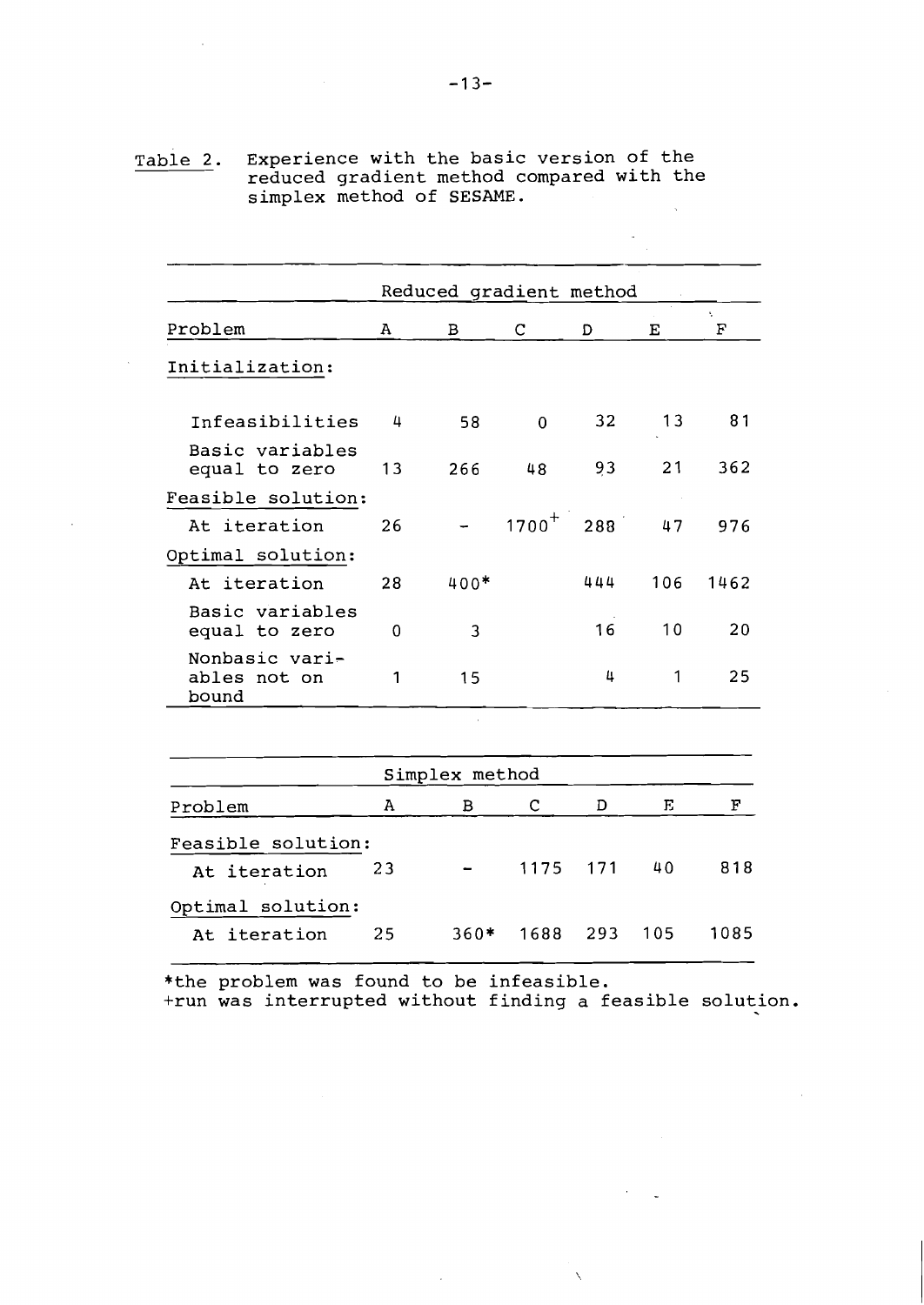In each case, we have started with an all logical basis and the initial solution is the corresponding basic solution. The initial number of infeasibilities is shown, and the number of iterations required for reaching a feasible solution as well as an optimal solution is given. Furthermore, a measure for primal degeneracy is given for the initial and optimal solution in terms of the number of basic variables equal to zero. We shall refer to this measure in subsequent sections.

As a measure for computational efficiency, the number of iterations, or rather the number of basis changes, may be used. For the reduced gradient method we did not count the minor iterations when a nonbasic variable maves to its lower or upper bound (the case without a basis change). On the other hand, an iteration is counted for the simplex method, when a nonbasic variable is moved from one bound to another. An experiment was carried out on Eroblem F, which shows that the average CPU time per iteration for the reduced gradient method is **.8** times that for the simplex method. Thus, to make the number of iterations comparable measures for computational efficiency, the iteration numbers in Table 2 for the reduced gradient method should be multiplied by a factor of .8.

According to Table 2, the overall performance of the basic version of the reduced gradient method is about equal compared with the simplex method of the SESAME system. (The difficulty in finding a feasible solution to problem C is unexplained. The source of the model is obscure and no investigation was possible).

 $-14-$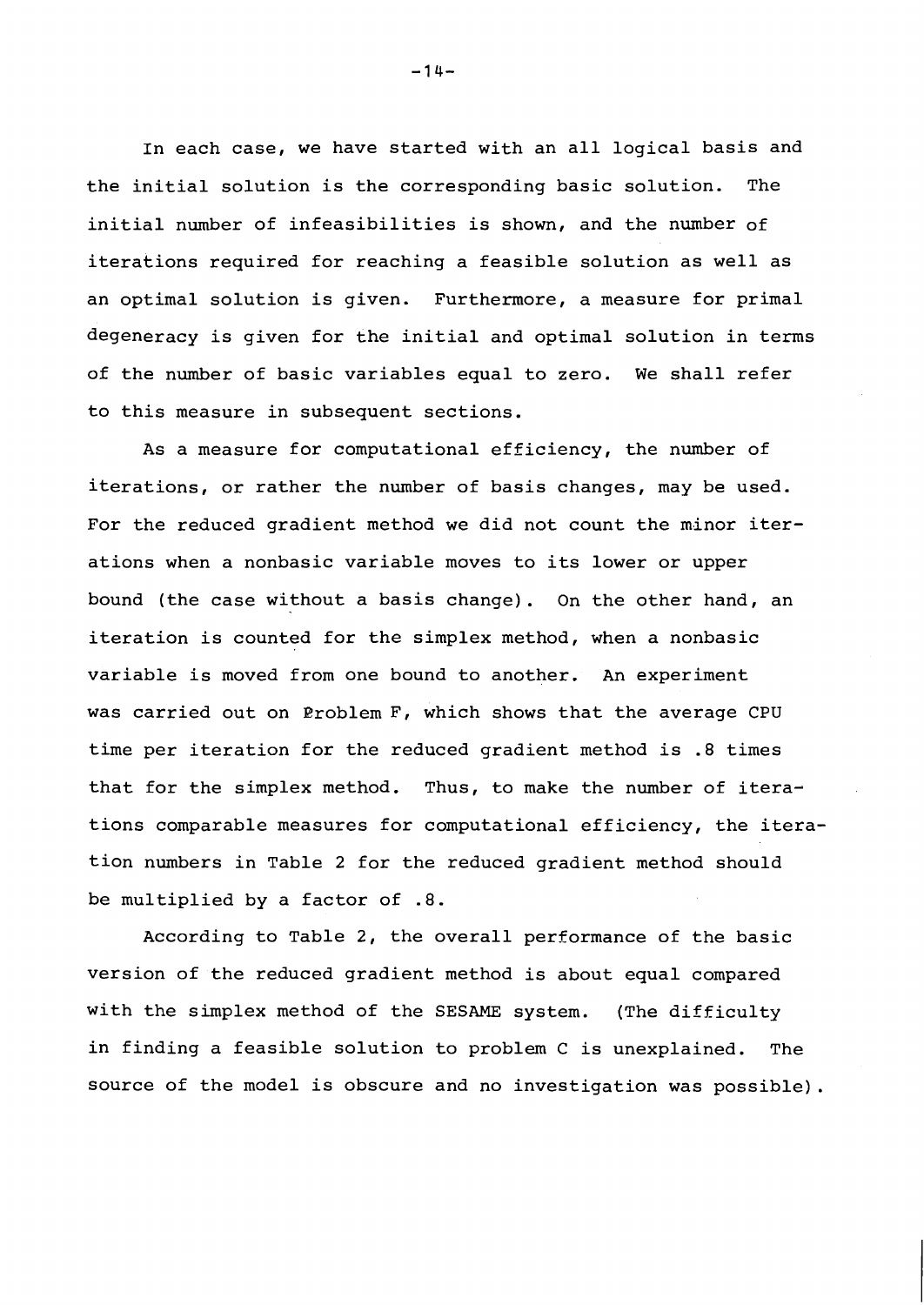### **4.3.** Choosing a Nonbasic Starting Solution

Because the right hand side vector b normally is a relatively sparse vector, the initial solution is highly degenerate, when an all logical starting basis is chosen. This in turn results in a large number of iterations with a step size equal to zero. The ratio of such iterations for problems B and **D,** for instance, was more than 50 percent, most of which occured during the early iterations for both of the methods. In the following we report a little study, where we consider an approach for avoiding this phenomenon and investigate whether something can be gained in doing so.

Basically, our approach is to start the reduced gradient method with a nonbasic solution. We try to provide some motivation for this approach through the following example, which has been illustrated in Figure 1.



Figure 1. **A** degenerate, all logical starting basis.

 $-15-$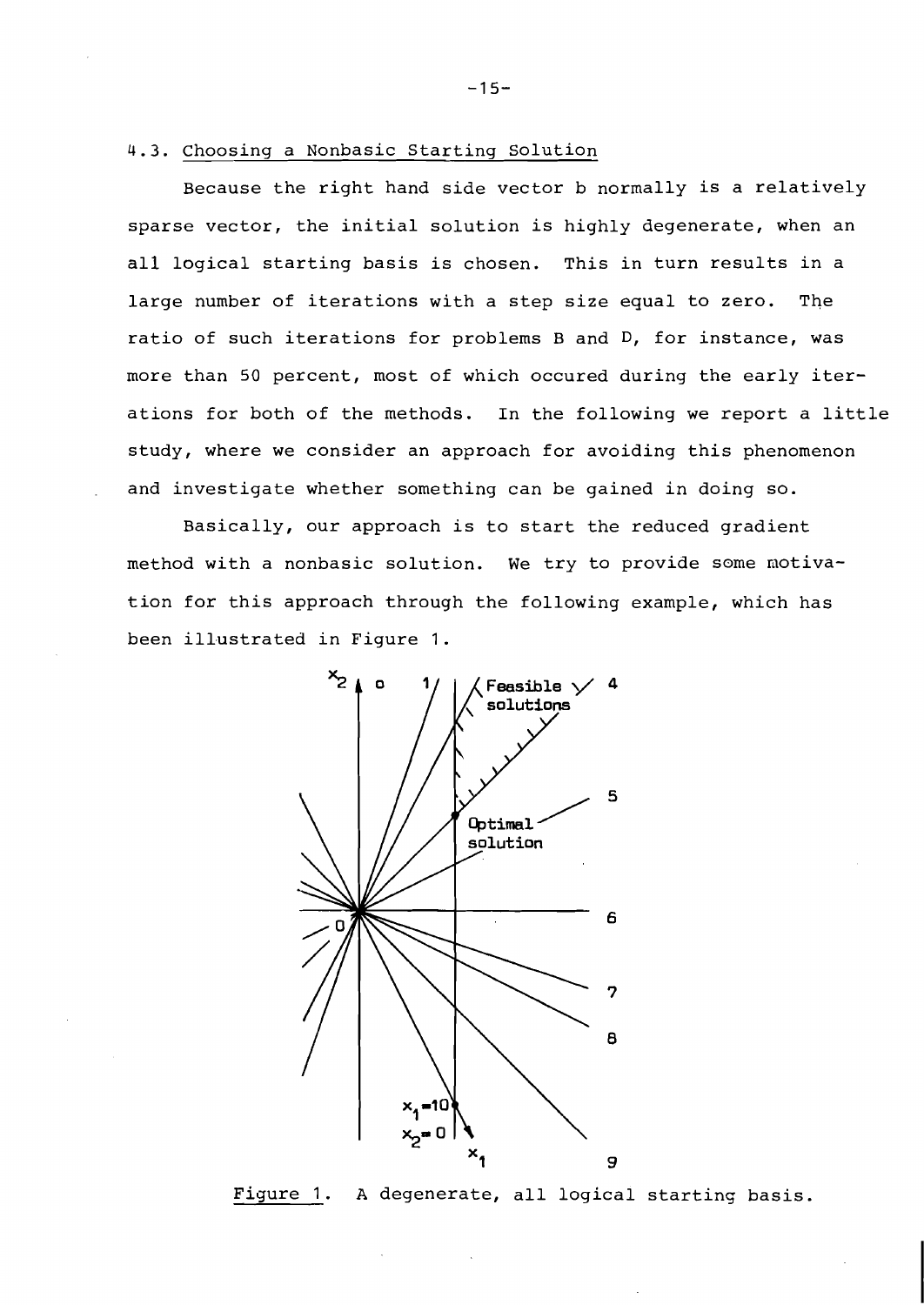minimize 
$$
-x_1 + s_1 = -10
$$
  
\nsubject to  $-5x_1 + x_2 + s_2 = 0$   
\n $-4x_1 + x_2 + s_3 = 0$   
\n $3x_1 - x_2 + s_4 = 0$   
\n $5x_2 - 2x_2 + s_5 = 0$   
\n $2x_1 - x_2 + s_6 = 0$   
\n $5x_1 - 3x_2 + s_7 = 0$   
\n $3x_1 - 2x_2 + s_8 = 0$   
\n $x_1 - x_2 + s_9 = 0$   
\n $2x_1 - x_2 + s_{10} = 0$   
\n $x_1, x_2 \ge 0$ ,  $s_i \ge 0$  for all i.

The origin  $(x_1, x_2) = (0, 0)$  in the picture corresponds to the basic solution for an all logical stanting basis which is comprised by the (columns of the ) slacks  $s_i$ . This solution is highly degenerate as nine out of ten of the basic variables are equal to zero. There is only one infeasibility  $(s_1 = -10)$ . When the standard simplex method or our basic version is used, either  $2,3,4,5,6$ , or 7 iterations are required, depending on the choice of alternative pivot paths, to reach the optimal solution  $(x_1, x_2) = (10, 10)$ . For all the iterations, except the last one, the step size is equal to zero and the resulting solution is the same as the starting solution.

--

For the reduced gradient method, we may choose a nonbasic starting solution. For instance, we may choose the starting basis as above, set the nonbasic variables to any nonnegative value, and solve (LP2) for the basic variables to obtain a nonbasic system solution to start with. In particular choosing any such point, other than the origin, the number of iterations to reach the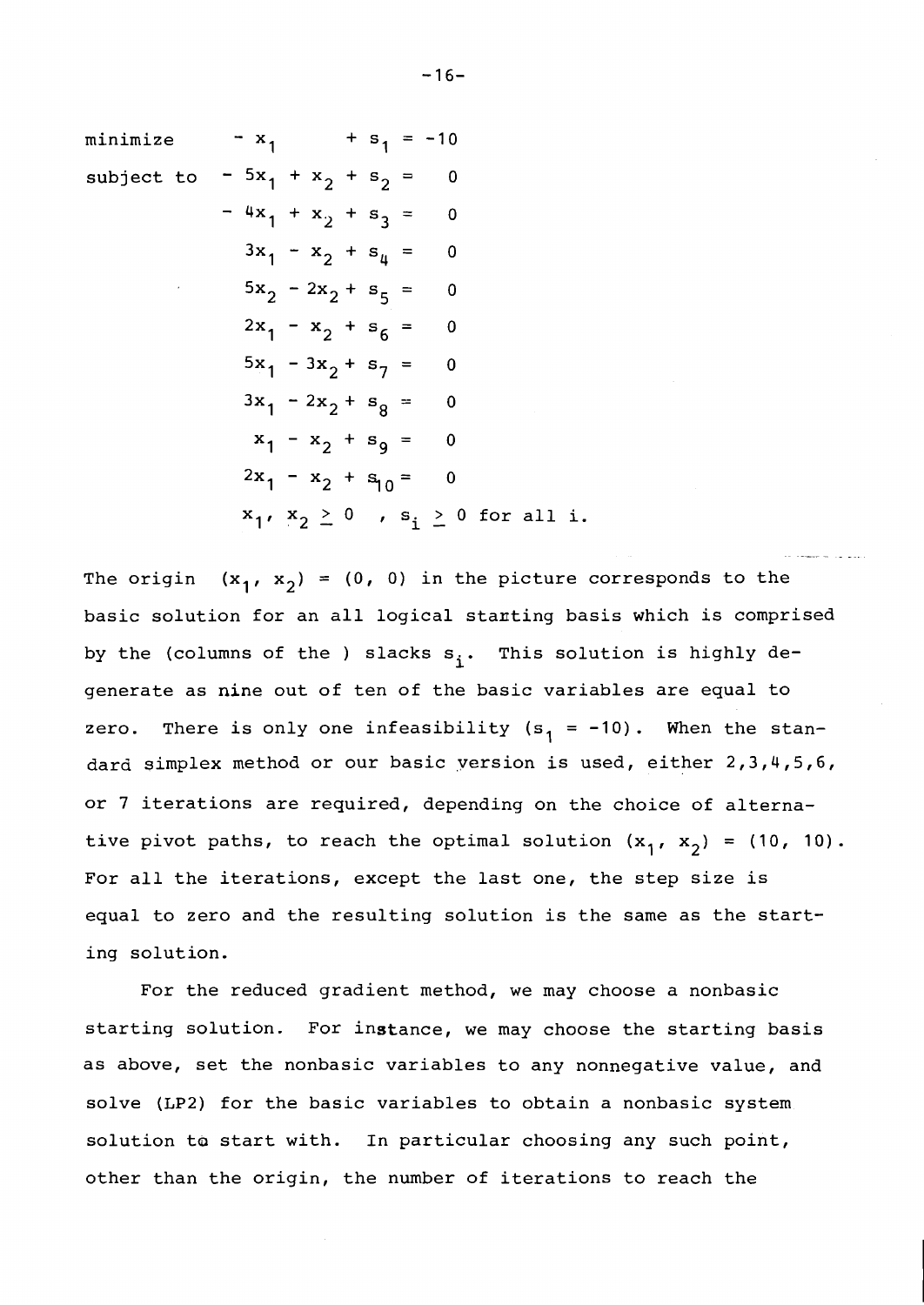optimum is either 2 or 3, depending on the choice. Thus, it seems likely that starting with a nonbasic solution results in a decrease in the number of iterations in this example. Notice, that the number of infeasibilities at such a starting solution ranges between **0** and 7. (For brevity, we shall not discuss the possible pivot paths here).

We shall **now** add to our basic version the possibility of setting nonzero values to the nonbasic variables at the starting solution (given that the initial basis has already been chosen). Because, in general, no indication may be available as to which values should be used, we have implemented the possibility of setting the same arbitrarily chosen nonnegative value for all nonbasic variables.

Table 3 below shows the effect of starting with such nonbasic solutions. As a general observation, we may conclude that setting all nonbasic variables initially to a given nonzero value indeed yields a slight improvement (but not in that degree which might be suggested by our example). The number of iterations with a stepsize equal to zero was decreased dramatically, and thereby the functional value both in Phase I and in Phase I1 improved smoothly.

### 4.4 Improving the Functional Value in Phase I

The fact that the feasible solution generated in Phase I is often a relatively poor solution, led us to try to take into account also the functional when choosing the direction in Phase I. We shall report such an experiment as well as another attempt aimed at improving Phase I in the following.

 $-17-$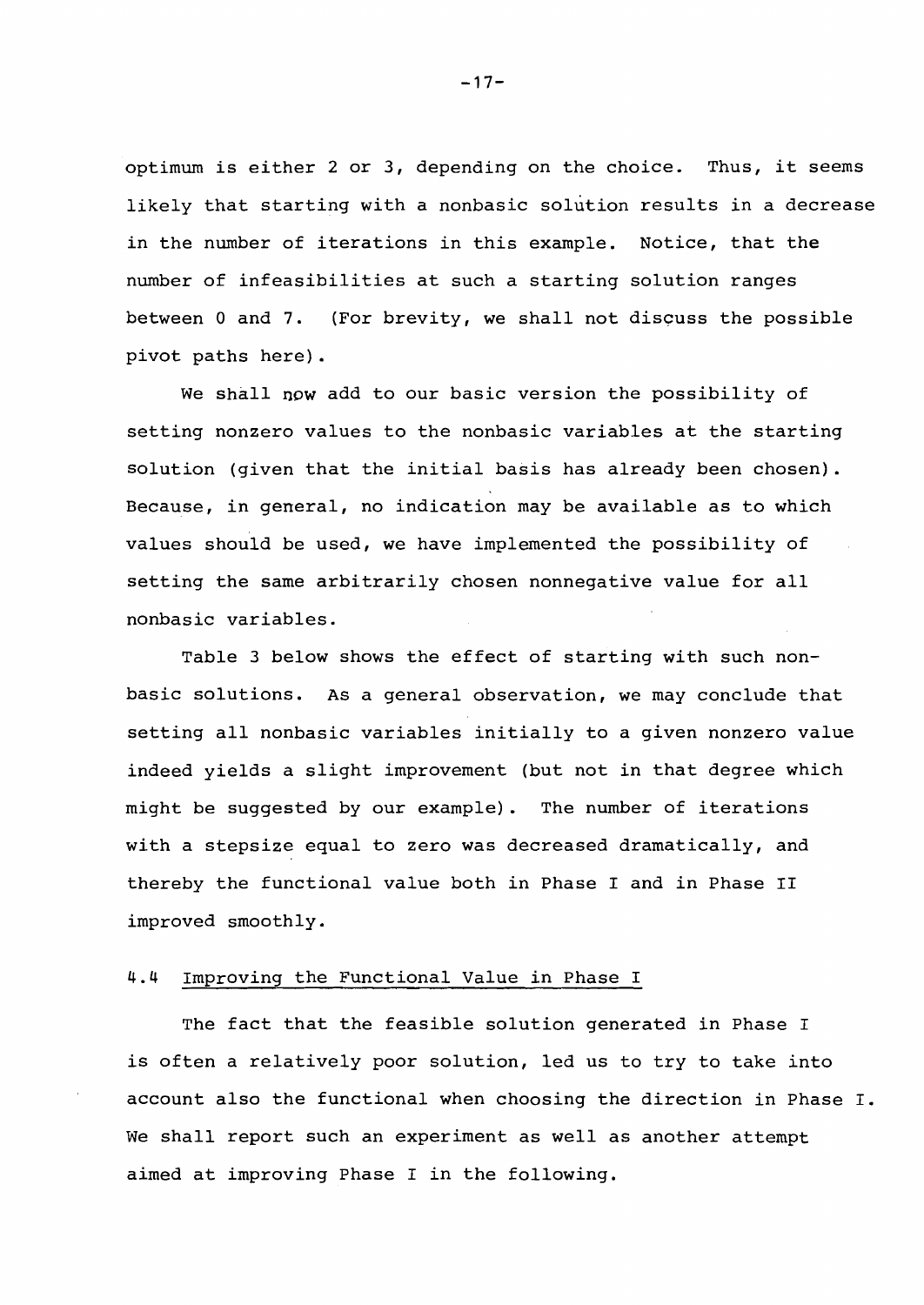Table 3. Starting with a nonbasic solution and an all logical basis. Starting with a nonbasic solution and an all logical basis. Table 3.

|    |                    |                                                 | Initial solution |                                                                                    |          | Feasible solution    | Optimal solution |                       |
|----|--------------------|-------------------------------------------------|------------------|------------------------------------------------------------------------------------|----------|----------------------|------------------|-----------------------|
|    | Problem N.b. value |                                                 | Degeneracy       | Infeasibilities                                                                    |          | Iteration Functional |                  | Iteration Functional  |
|    |                    |                                                 | თ<br>თ           | 32                                                                                 | 88<br>28 | $-7.3 \times 10'$    | 444              | $6.0 \times 10^{7}$   |
|    |                    |                                                 |                  | $\frac{5}{1}$                                                                      | 233      | $-7.6 \times 10^{7}$ | 366              | $6.0 \times 10^{7}$   |
|    |                    |                                                 |                  | $\frac{5}{1}$                                                                      | 217      | $-7.4 \times 10$     | 367              | $6.0 \times 10^{7}$   |
|    |                    | $\begin{smallmatrix}0&0\1&0&0\end{smallmatrix}$ |                  | $\frac{5}{1}$                                                                      | 220      | $-7.2 \times 10'$    | 411              | $6.0 \times 10^{1}$   |
| Ŀ, |                    |                                                 | 362              | $\frac{1}{8}$                                                                      | 976      | $-2.1 \times 10^9$   | 1462             | $-5.9 \times 10^{7}$  |
| Ŀц |                    |                                                 | σ                | 322                                                                                | 986      | $-2.1 \times 10^{9}$ | 1475             | $-5.9 \times 10'$     |
| Ŀц |                    |                                                 |                  | ង<br>ភ                                                                             | 1101     | $-5.1 \times 10^8$   | 1264             | $-5.9 \times 10^{7}$  |
| Ŀч |                    | 100                                             |                  | 38<br>33                                                                           | 561      | $-6.0 \times 10^{8}$ | 1064             | $-5.9 \times 10^{-7}$ |
|    |                    |                                                 |                  | value = initial value for nonbasic variables; Degeneracy = initial number of basic |          |                      |                  |                       |

functional value; Optimal solution = number of iterations for optimality and the functional functional value; Optimal solution = number of iterations for optimality and the functional<br>value. variables equal to zero; Feasible solution = number of iterations for feasibility and the variables equal to zero; Feasible solution = number of iterations for feasibility and the N.b. value = initial value for nonbasic variables; Degeneracy-= initial number of basic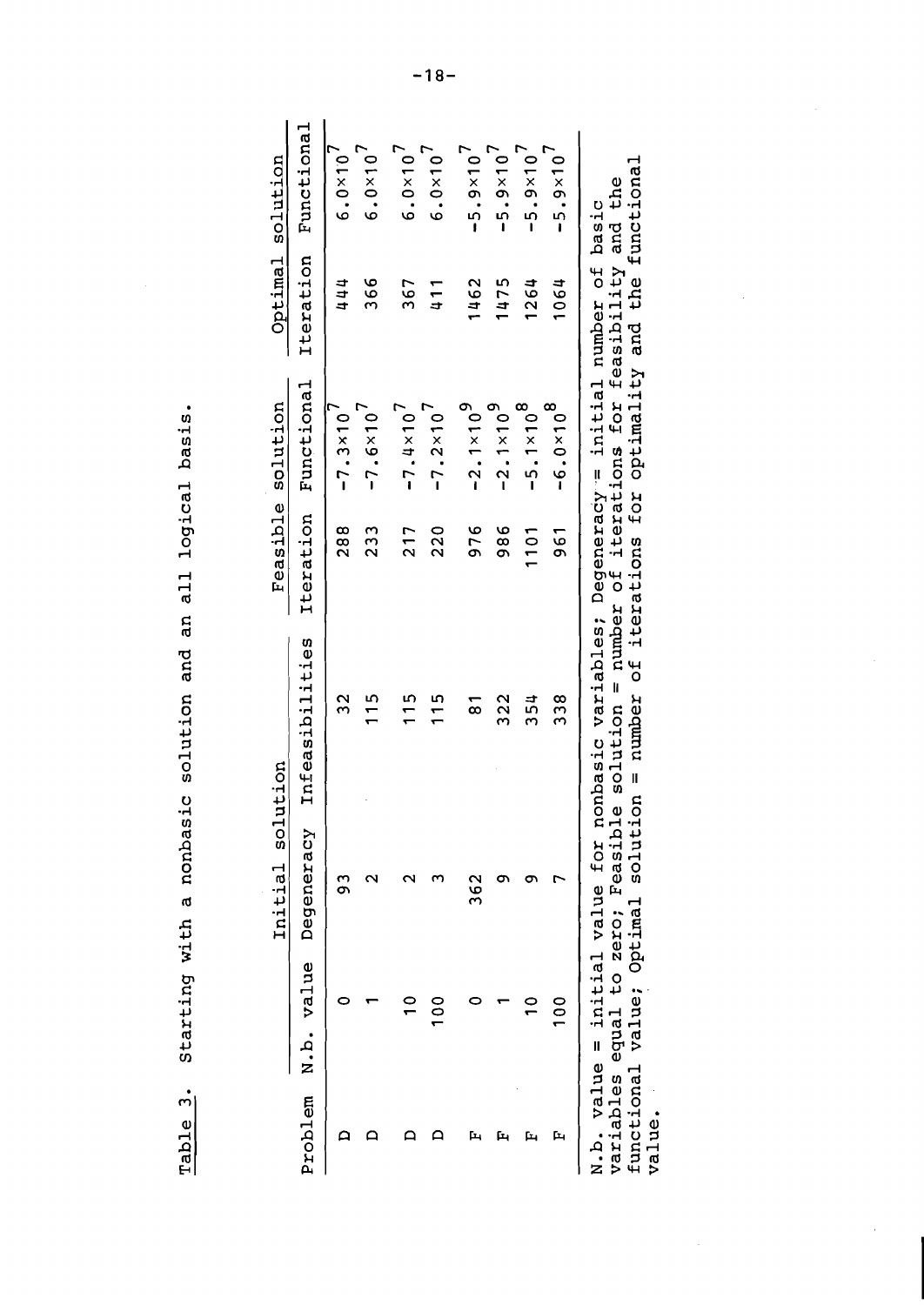Our intention now is to specify the vector of weights w for the direction  $z = 2w$  in such a way that, in Phase I, improvement is made for the functional value cx as well as for the sum of infeasibilities.

Let  $c^1$ x denote the objective function of an ordinary Phase I. We shall now replace this objective by  $(c^1 + \lambda c)x$ , where  $\lambda$  is a positive parameter. Each time, when optimality has been reached with this objective function, and there are still infeasibilities left, we switch back to the ordinary Phase I routine and stay there as long as the solution remains optimal subject to the modified objective.

The results of our experiments were negative: our general observation was that the total number of iterations for reaching optimality increased considerably; e.g., by fifty percent for Problem F when the standard version was used. Typically, the primal objective function improved well along the Phase I iterations, even reaching the neighborhood of the optimal value, but then a switch to the ordinary Phase I resulted in a large degradation in the functional value.

As another attempt to improve Phase I we implemented a procedure for choosing the step size at each iteration in such a way that the sum of the values for infeasible variables is minimized. We denote this sum as a function of step size  $\theta$  by  $\zeta(\theta)$ .

A typical picture of such a function is shown in Figure 2. It is a convex, piece-wise linear function whose derivative is discontinuous at points  $\theta_0$ ,  $\theta_1$ ,  $\theta_2$ , etc. At each of these points one or more variables become either feasible or infeasible. The minimization of this function, subject to the requirement that

 $-19-$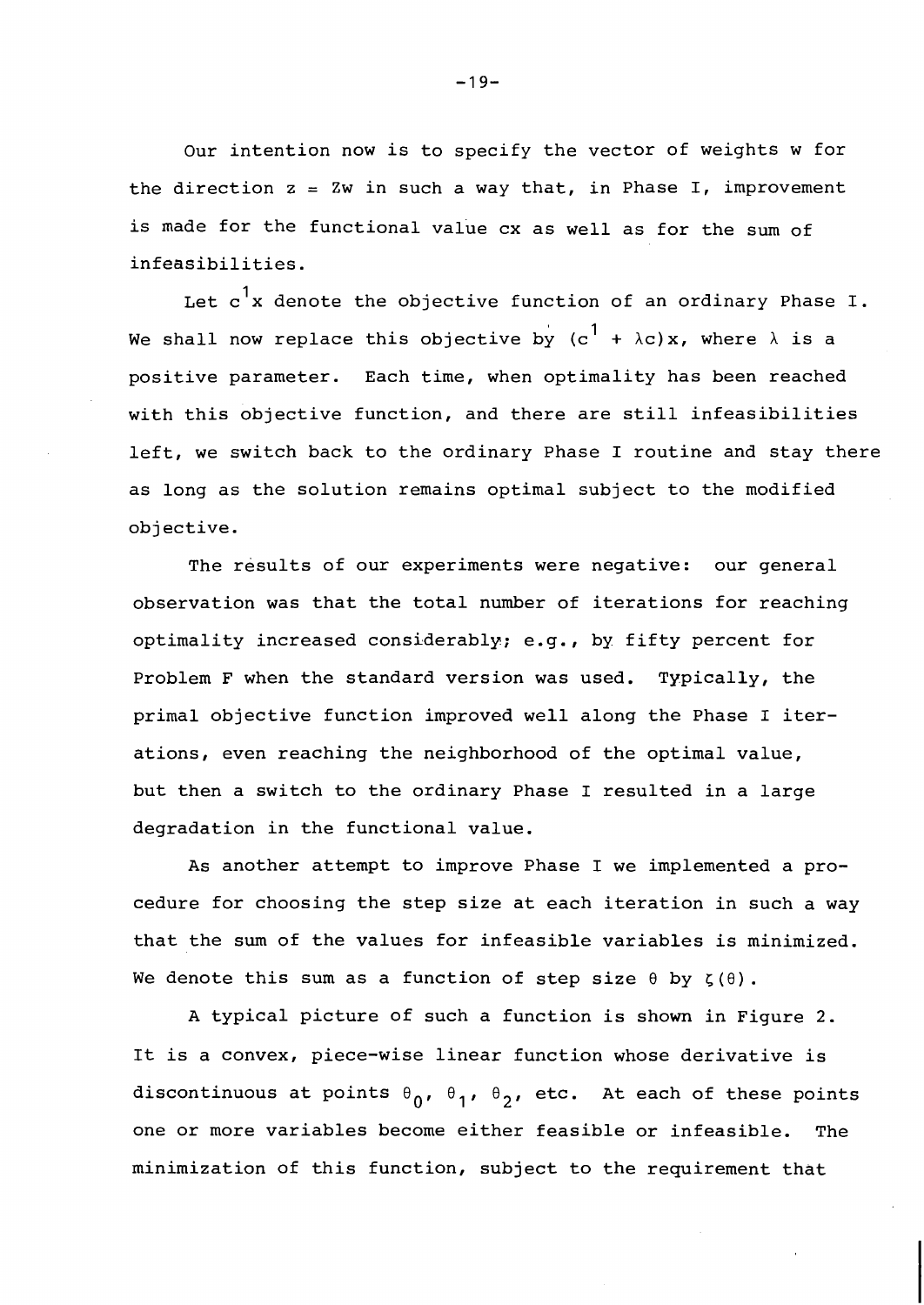

Fiqure 2. Sum of infeasible variables as a function of step size.

the nonbasic variables are not allowed to become infeasible, can be done easily because the information needed to compute the slope changes at each of the points  $\theta_i$ , is readily available in the composite vector  $z = 2w$ .

Somewhat surprisingly, the approach was also a setback compared with the basic version. Again, the suboptimization caused an increase in the number of iterations for reaching feasibility.

# 5. Specialization for Dynamic Linear Programming

In this section, further elaboration is made on choosing an initial nonbasic solution as well as an initial basis in the case of dynamic linear programming.

### 5.1 The Dynamic Linear Programming Problem

The dynamic linear programming problem (DLP) is an important special case of (LP). At the same time, it is known as a particularly difficult class of LP problems. The problem can be stated as follows **[6]** :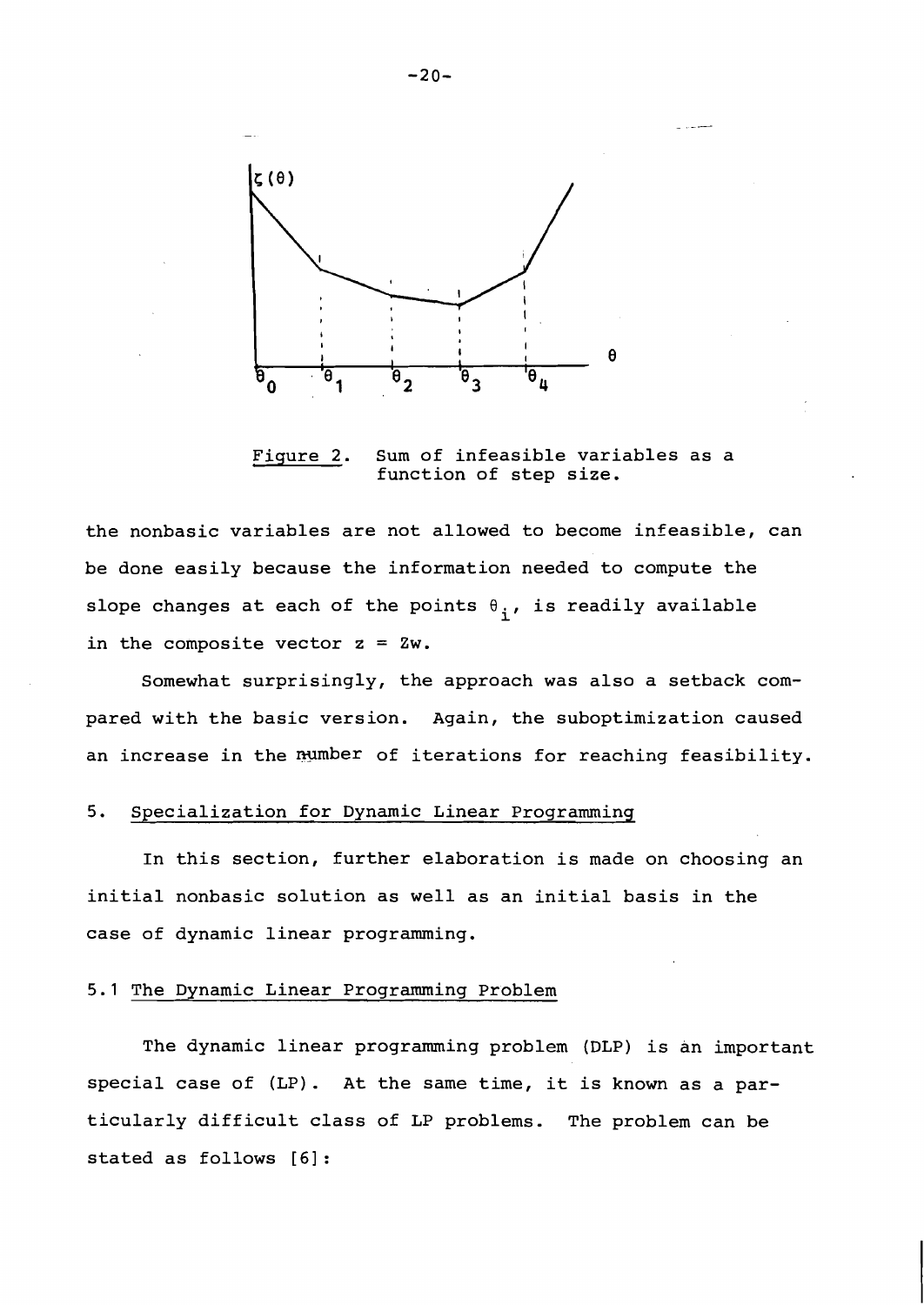find a control 
$$
u = {u(0), u(1), ..., u(T-1)}
$$
, and  
\na trajectory  $x = {x(0), x(1), ..., x(T)}$  to  
\n $T-1$   
\n(DLP1) maximize  $\int_{t=0}^{T-1} (a(t)x(t) + b(t)u(t)) + a(T)x(T)$   
\nsubject to  
\n(DLP2)  $x(t+1) = A(t)x(t) + B(t)u(t) + s(t)$ ,  
\nfor  $t = 0, 1, ..., T-1$ 

$$
(DPL3) \tG(t)x(t) + D(t)u(t) = f(t)
$$

for 
$$
t = 0, 1, ..., T-1
$$

 $(DLP4)$  u(t) > 0, x(t) > 0 for all t, and with the initial state

$$
(\text{DLP5}) \qquad \qquad \mathbf{x}^{(0)} = \mathbf{x}^0
$$

Here  $x(t) \in R^{n_t}$  is the vector of state variables at the beginning of period t, for  $t = 0$ , 1,..., T, and  $u(t) \in R^{r}t$  is the vector of control activities during period t, for  $t = 0$ , 1,..., T-1. For each t,  $a(t) \in R^{n}t$ ,  $b(t) \in R^{r}t$ ,  $s(t) \in R^{m}t$  and  $f(t) \in R^{k}t$  are externally given vectors, and  $A(t)$ ,  $B(t)$ ,  $G(t)$  and  $D(t)$  are externally given matrices of appropriate dimension. The initial state of the system is described by the vector  $x^0 \in R^{n_0}$ . The objective function in (DLP1) is a linear function of state variables x(t) and control variables u(t). Constraints (DLP2) may be called the state equations, as they determine the state  $x(t+1)$  at the end of a period t (beginning of the subsequent period t+l) given the initial state  $x(t)$  and the control action  $u(t)$  for that period.

Clearly, (DLP) is a special case of (LP). The constraint matrix A for (DLP) has been illustrated in Figure **3** for T = **3.** 

 $-21-$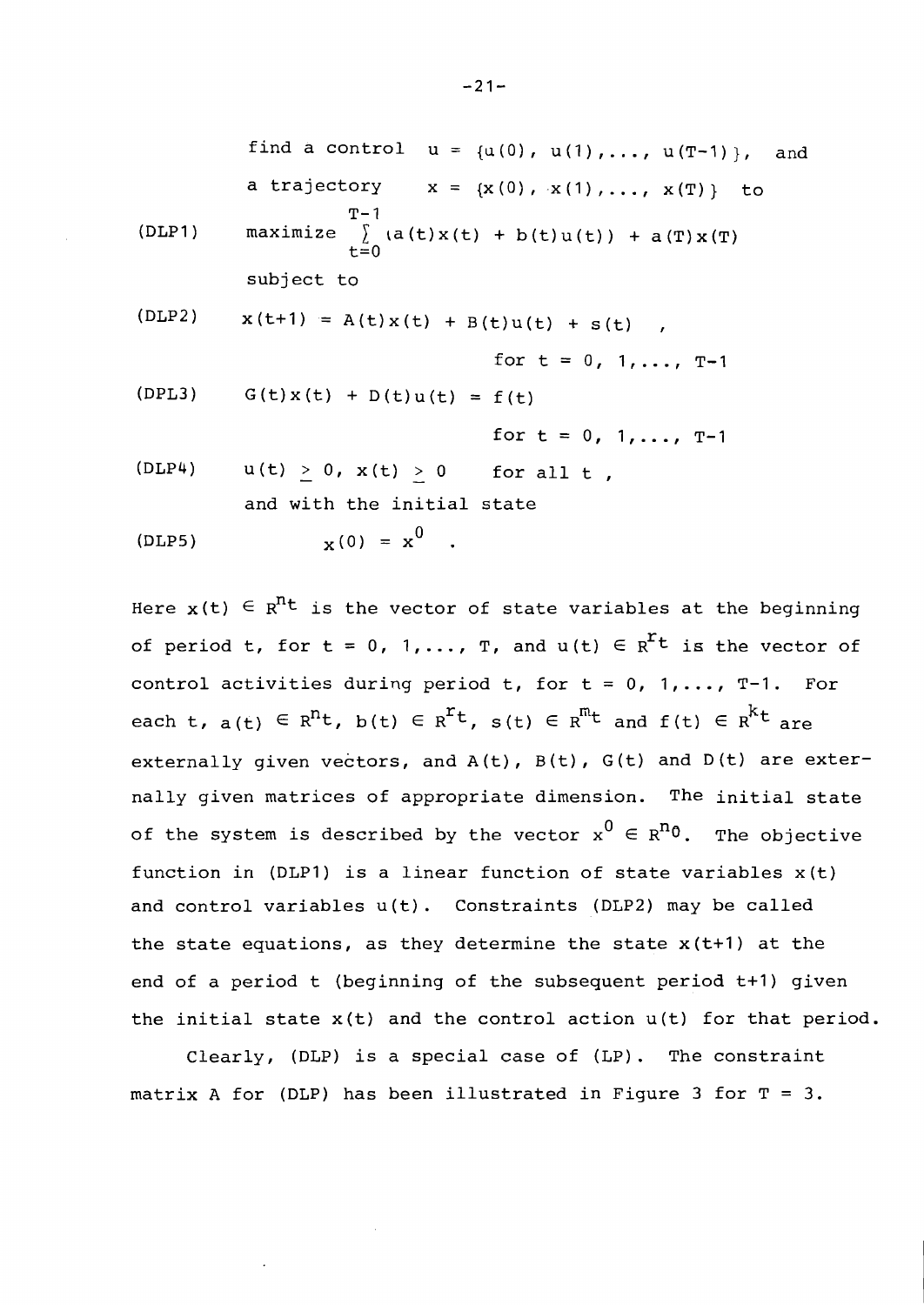

Figure 3. A dynumic LP with three time periods.

In the following, we shall experiment with ideas of choosing an initial basis and an initial solution, when the reduced gradient method is applied to (DLP). -- .- - -

# 5.2. An Advanced Basis for Dynamic LP

For dynamic linear' programs, it may seem intuitively appealing that most of the state variables appear in the optimal basis. In fact, for various versions of DLP Problems F and G, over **90%** of the state variables appear in the optimal basis. Furthermore, we believe that in a typical dynamic LP formulation, besides the state equations (DLP2), there are only a relatively small number of constraints of equality type; i.e., most of the constraints (DLP3) are just inequalities which have been converted to equalities through adding the slack variables. For Problem F, 95% of constraints (DLP3) are converted inequalities. For problem G this ratio is 80%.

These remarks led us to construct an advanced triangular basis which consistsof (i) columns of all state variables, (ii) columns of slacks for inequality type constraints in (DLP3), and (iii)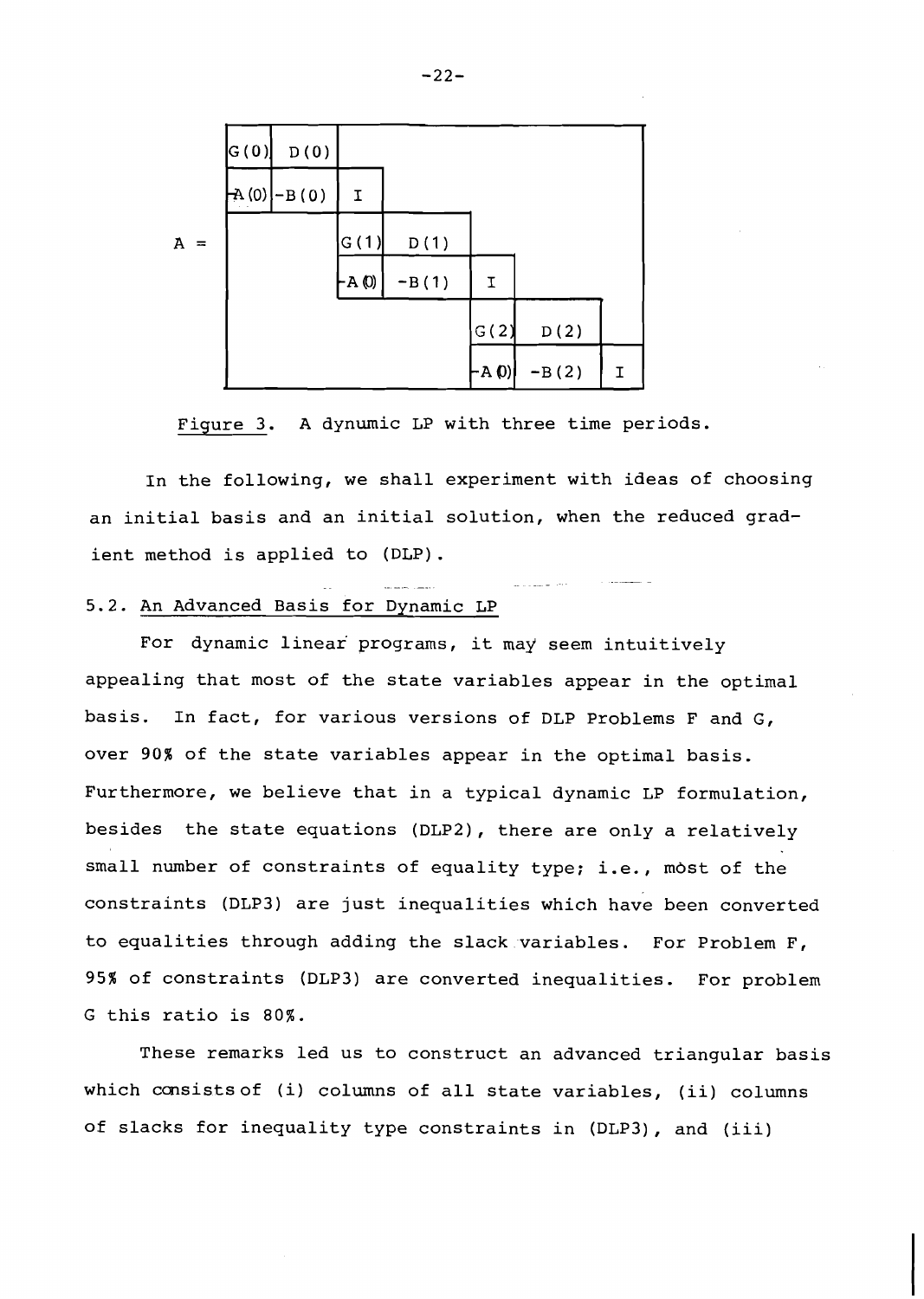artificial columns for equality type constraints in (DLP3). An example of such a basis corresponding to our example in Figure **3**  is given in Figure 4.



Figure 4. An advanced basis for dynamic LP.

When the basic version was used for Problem F and the above constructed basis was used as a starting basis, the number of iterations was reduced from 1462 corresponding to an all logical starting basis to 583. When the same basis was used for the simplex method, only 363 iterations were needed. However, when the constructed initial basis was combined with an initial nonbasic solution where all the nonbasic variables were set to one, the number of iterations was reduced to 260. For the nonbasic variables equal to 10and 100, the respective numbers of iterations were 313 and 399. This may support our earlier conjecture in Section **4.3** concerning possible advantages in starting with a nonbasic solution. In any case, the result seems promising as the total number of iterations was reduced by a factor of four.to five.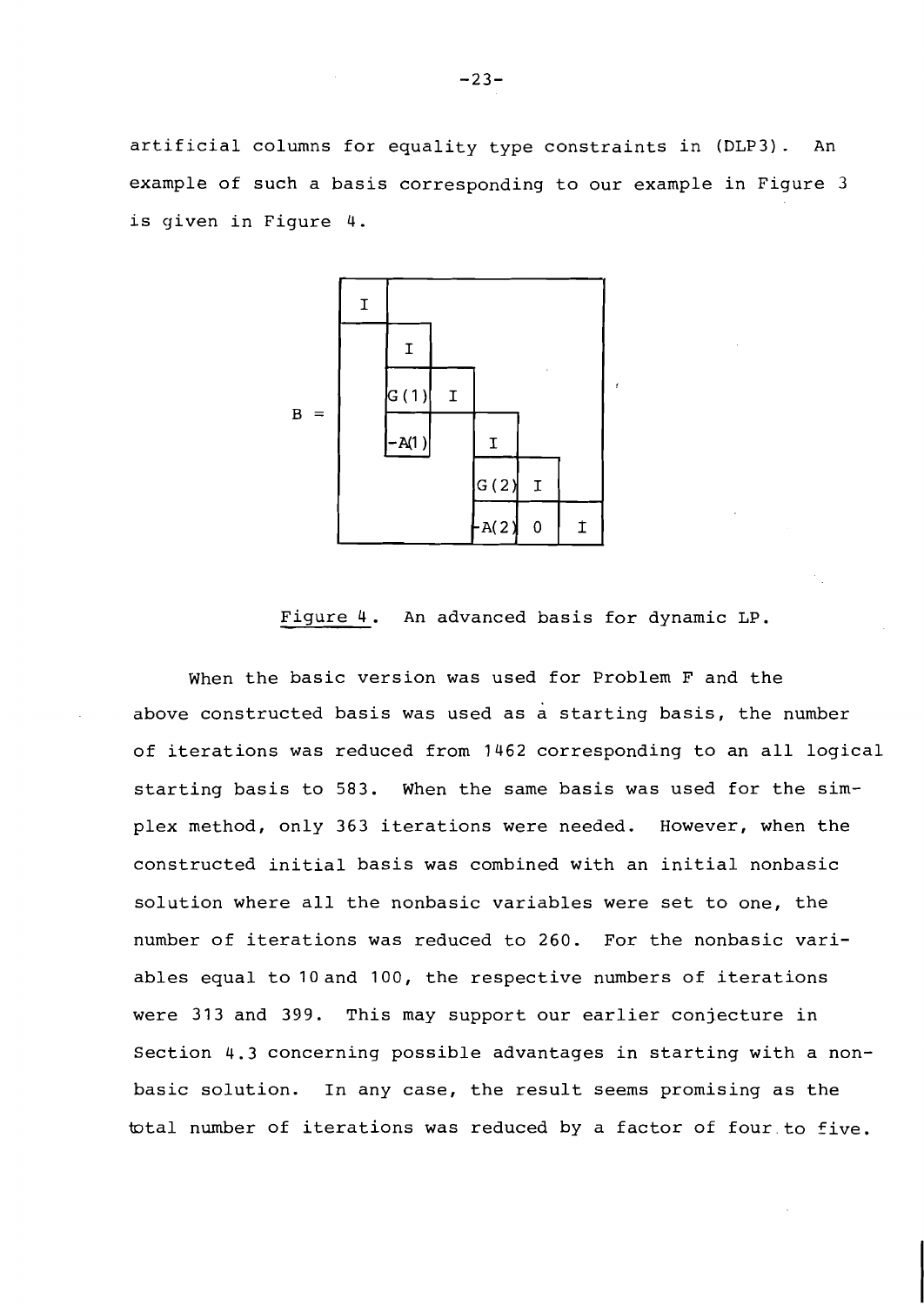#### 5.3. Initial Solutions for Dynamic LP

We already obtained a relatively encouraging result while using initially the constructed basis and setting the nonbasic variablek to a constant value. We shall now experiment further with some straightforward ideas.for setting initial values to the controls.

# Setting Controls to the Same Level at Each Period

Typically in a DLP the same or almost the same set of control variables (as well as state variables) repeat from one period to another. Let us concentrate on those controls which are common to all periods. Initially, we may set these controls to the same level at each period and the rest of the controls-to zero.

At least the following two approaches may be used to determine an initial value for the joint set of controls: (i) We adopt the real current levels for those controls (provided that the system described by DLP already exists), or (ii) we solve first a oneperiod problem (perhaps with appropriate bounds for the final state variables) and adopt the values for the joint set of controls from this optimal solution.

For two dynamic problems F and G, exactly the same set of controls appear at each time period. As both of the models describe a real forest sector, the current rates for controls were easily available. When initially the constructed basis was used and all the controls were set to their current values it took 240 iterations to solve Problem F representing a reduction by a factor of about 6 compared with the basic version. We should note that the initial solution constructed this way was not feasible: there were 34 infeasibilities for Problem F initially.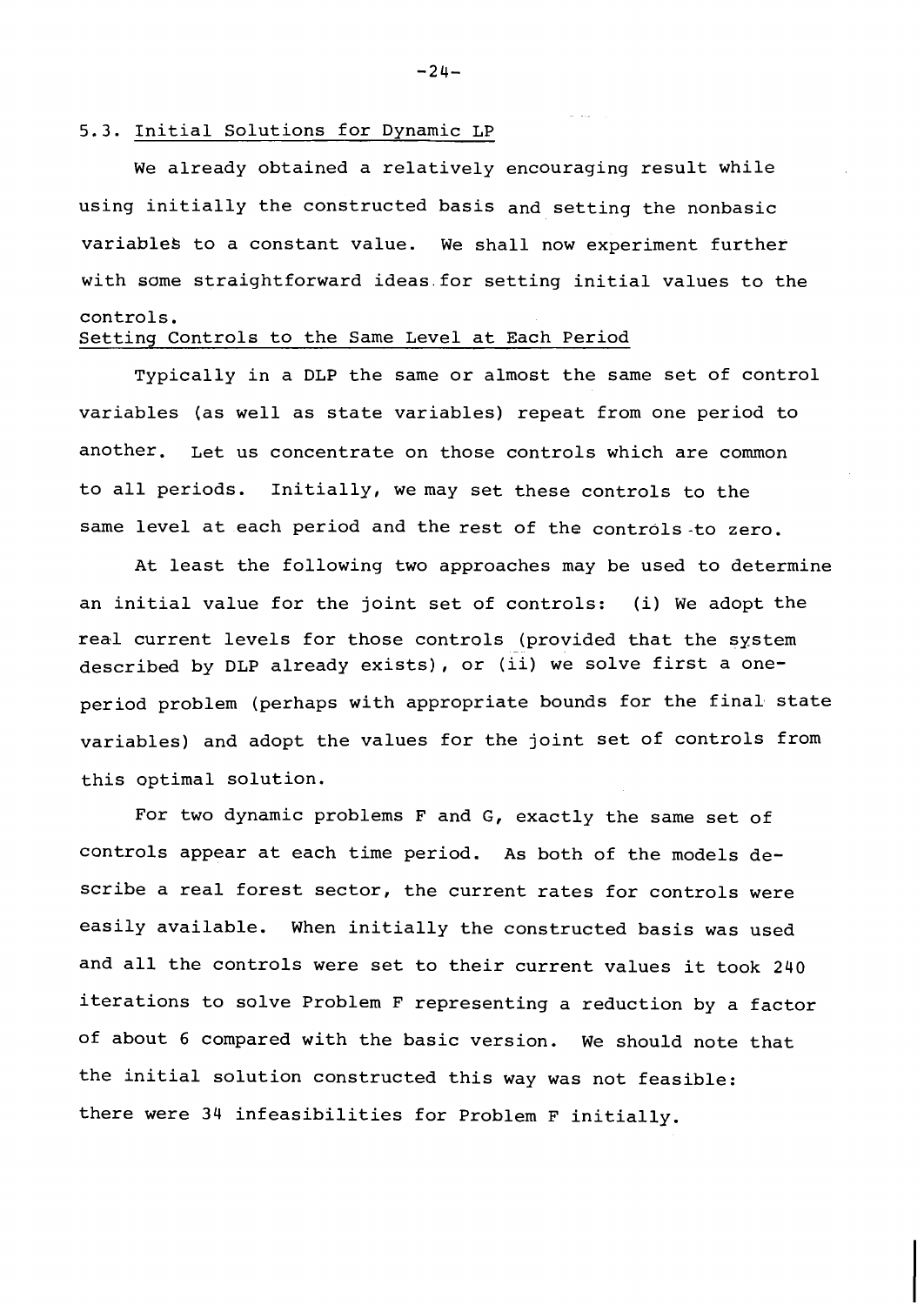The other approach (ii) for constructing initial values for controls was applied as well. For the first period model we require the final state to be at least as good as the initial state; i.e., for each state variable for which a large value is desireable (e.g. wood in the forest, production capacity, etc.) the initial value sets a lower bound for the final value, and for other state variables (e.g. amount of long term external financing) the initial value sets an upper bound for the final value. Starting with the constructed basis for DLP and the controls set to the optimal level of the one period model resulted in **213** iterations for Problem F, thus yielding a slight improvement over the previous approach. Neither in this case was the initial solution for DLP feasible. This approach was also applied to the larger DLP model G. The optimal solution was found in **3050** iterations. Constructing a Feasible Solution

A relative drawback was notable in both of the previous attempts in try'ing to construct an initial nonbasic solution. As the initial solution was not feasible, it appeared that the relatively good initial functional value got substantially worse during the Phase I procedure. Thus we concluded that it would be desirable to construct an initial solution which is also feasible. Indeed, as described below, we were easily able to carry out this task for the two test problems F and G. Of course, the generality of such an approach may be doubtful. However, it is the authors' belief that a similar approach is applicable to most dynamic' linear programs.

We shall now turn to a case of constructing a feasible starting solution. For Problem F, we first set the controls of all periods

 $-25-$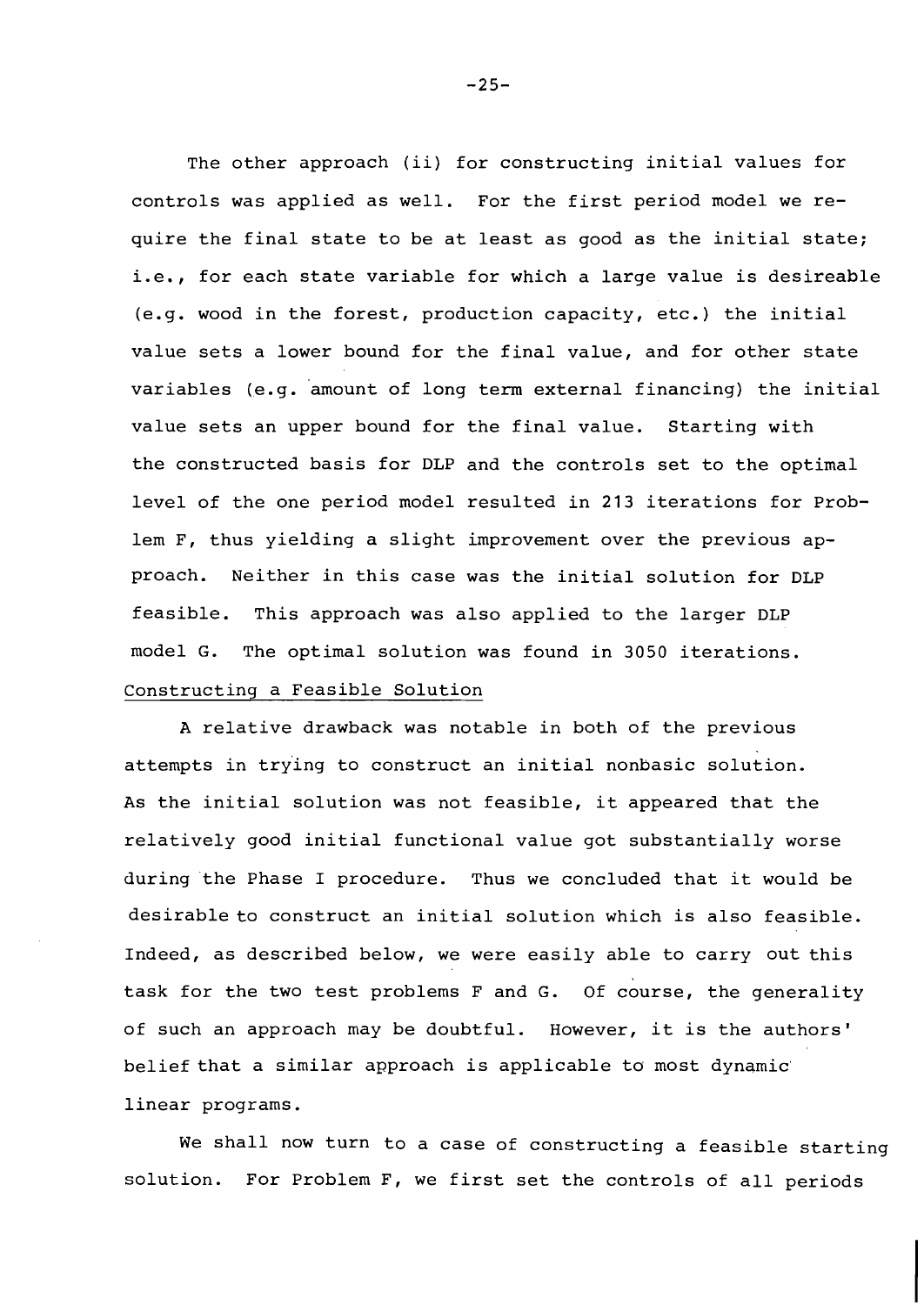to the optimal level of the one period model. The printout of this solution indicated only two types of infeasibilities: one state variable, cash, became negative for most time periods, and the only equality type of constraint--other than the state equations--was violated for all except the first time period, i.e., the corresponding artificial variable appeared at a nonzero level. This equality constraint defines the profit (for each time period). Taking into account the objective function it became clear that a profit as large as possible was desired for an optimal solution. This allowed us to replace the equality by an inequality, and consequently the artificial variable in the constructed basis was replaced by a slack variable. For bringing the negative cash to a feasible range we simply adjusted a control variable determining the level of external financing. After these changes, the cash was brought to a feasible range, all the new slacks, corresponding to the row defining profit were nonnegative, and no new infeasibilities appeared; i.e., the initial solution was feasible.

Starting with this feasible (nonbasic) solution for Problem F, and with the advanced basis, it took 161 iterations for finding an optimal solution. A similar process was carried out for Problem F to construct a feasible initial solution based on the current levels of controls. The resulting number of iterations for finding an optimal solution was 180.

Thus, when the advanced starting basis was used together with a feasible initial solution, the number of iterations for finding an optimal solution by the reduced gradient method is reduced approximately by a factor of eight to nine compared with starting with an all logical basis and the corresponding basic solution.

 $-26-$ 

.. -.